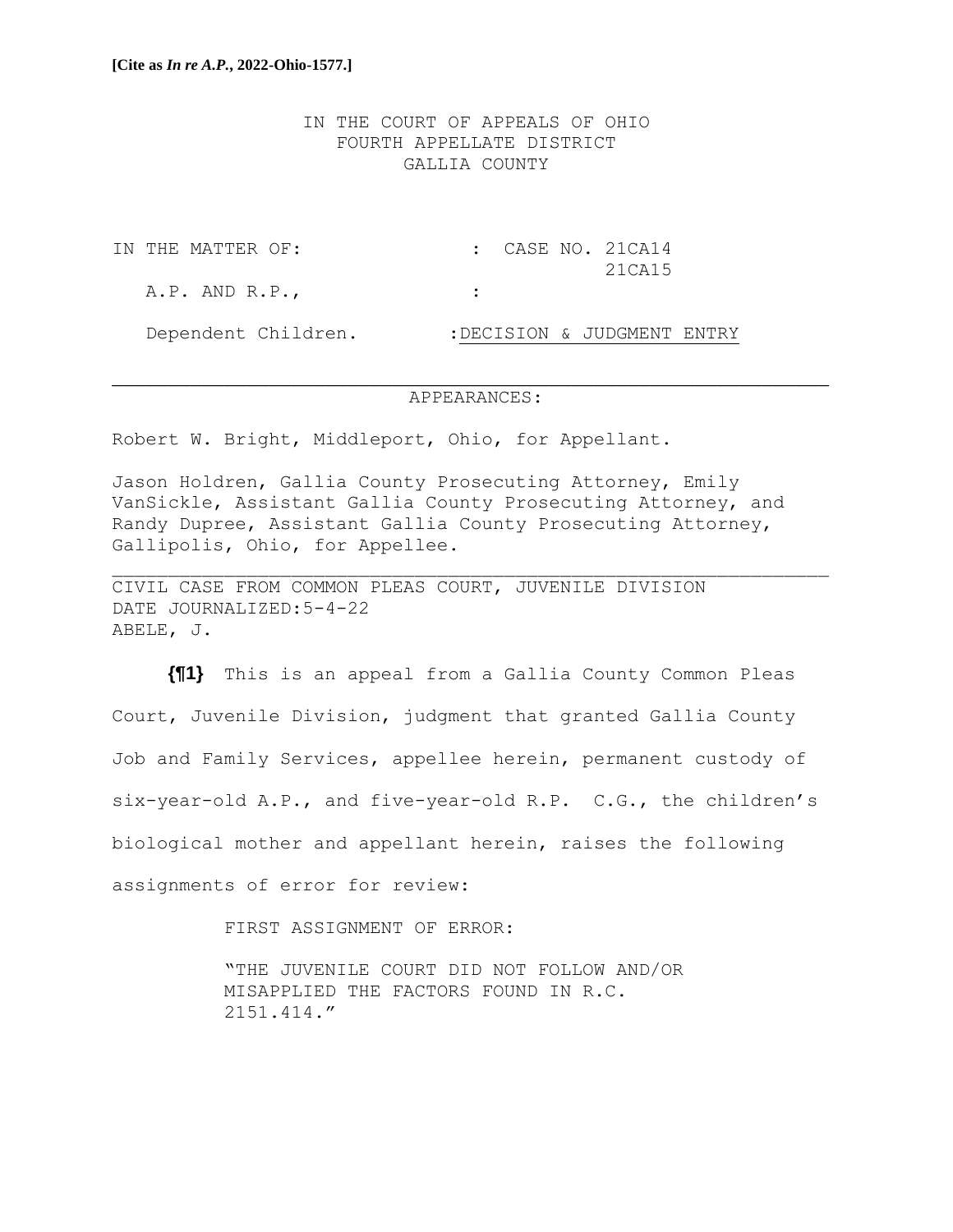SECOND ASSIGNMENT OF ERROR:

"THE REPORT OF THE GUARDIAN AD LITEM DOES NOT COMPLY WITH SUPERINTENDENCE RULE 48.06 AND THE GUARDIAN AD LITEM DID NOT TESTIFY."

**{¶2}** In 2017, appellant's infant child, R.P., was diagnosed with an unexplained skull fracture and a brain bleed. At the time, R.P. lived with A.P., appellant, and her father. Appellee removed R.P. and A.P. from their parents' custody and developed a case plan. Appellant completed the case plan, separated from the children's father, and appellee returned the children to appellant's custody.

**{¶3}** On October 12, 2018, R.P., then almost two years old, was admitted to the hospital with unexplained injuries that occurred while in appellant's care and custody. Medical professionals later determined that the child had sustained a skull fracture, broken fingers, and leg fractures.

**{¶4}** On October 15, 2018, appellee filed a complaint that alleged A.P. is a dependent child and that R.P. is a dependent and abused child. Appellee alleged that R.P. had suffered several unexplained injuries while in appellant's care and custody and that A.P. had bruising on her face. Appellee asserted that "the children are at significant risk of further and/or potential harm" and requested emergency temporary custody. Subsequently, the trial court granted appellee temporary custody of the children.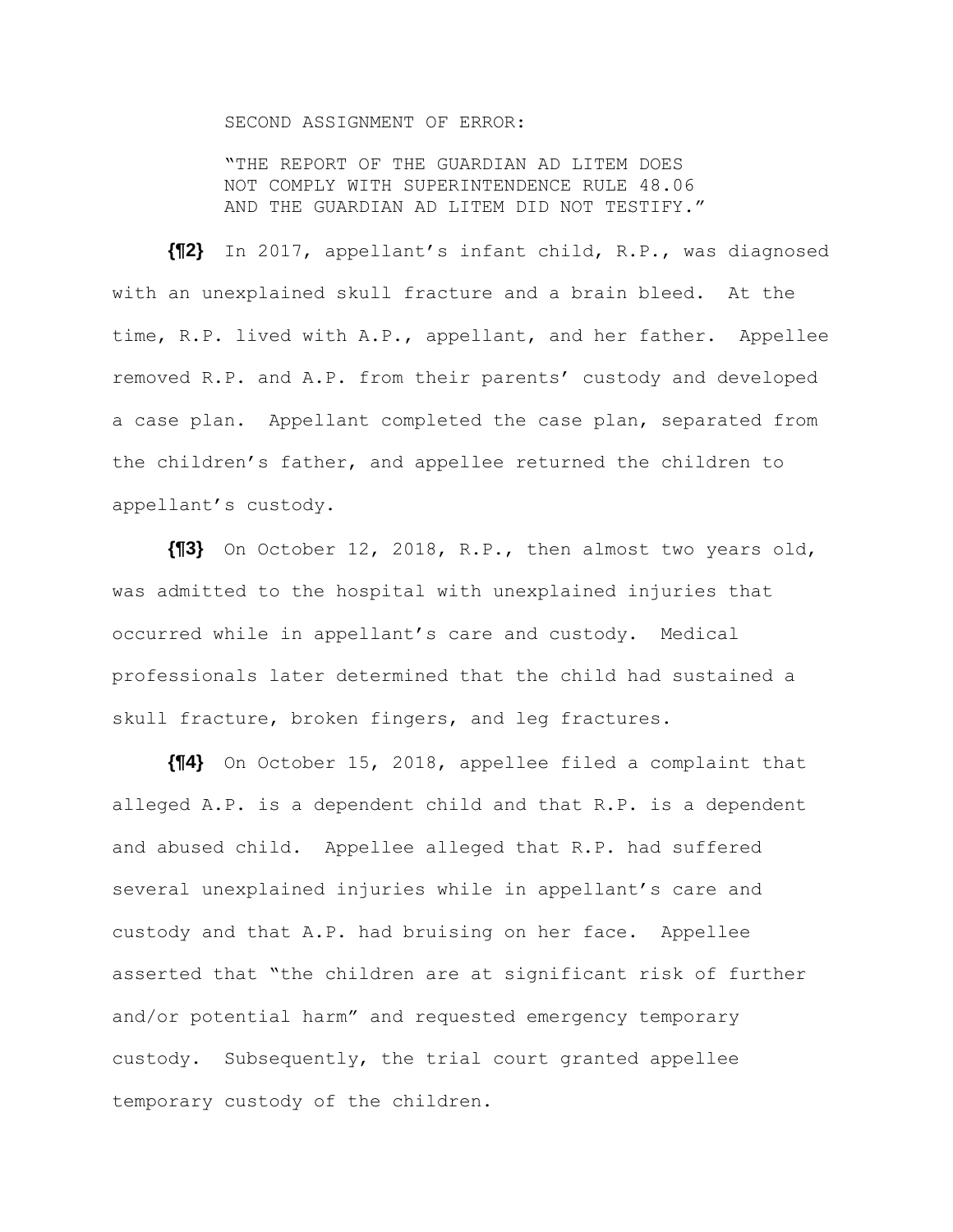**{¶5}** On November 19, 2018, appellant admitted the allegations contained in the complaints, and the trial court adjudicated the children dependent. The court continued the temporary custody order pending disposition. On December 20, 2018, the parties agreed to continue the children in appellee's temporary custody.

**{¶6}** On November 14, 2019, appellee filed a motion for permanent custody of the children and alleged (1) the children had been in temporary custody for 12 or more months of a consecutive 22-month period, (2) the children cannot be placed with either parent within a reasonable time or should not be placed with either parent, and (3) placing the children in appellee's permanent custody is in the children's best interests.

**{¶7}** On January 2, 2020, appellant filed a motion to stay appellee's permanent custody motion so that she could complete one last case plan requirement. Appellant alleged she had completed all case plan requirements except a mental health evaluation. Appellant stated that she has been unable to complete the evaluation "due to insurance restrictions" and that she is "working diligently to get this completed." The trial court granted appellant's motion.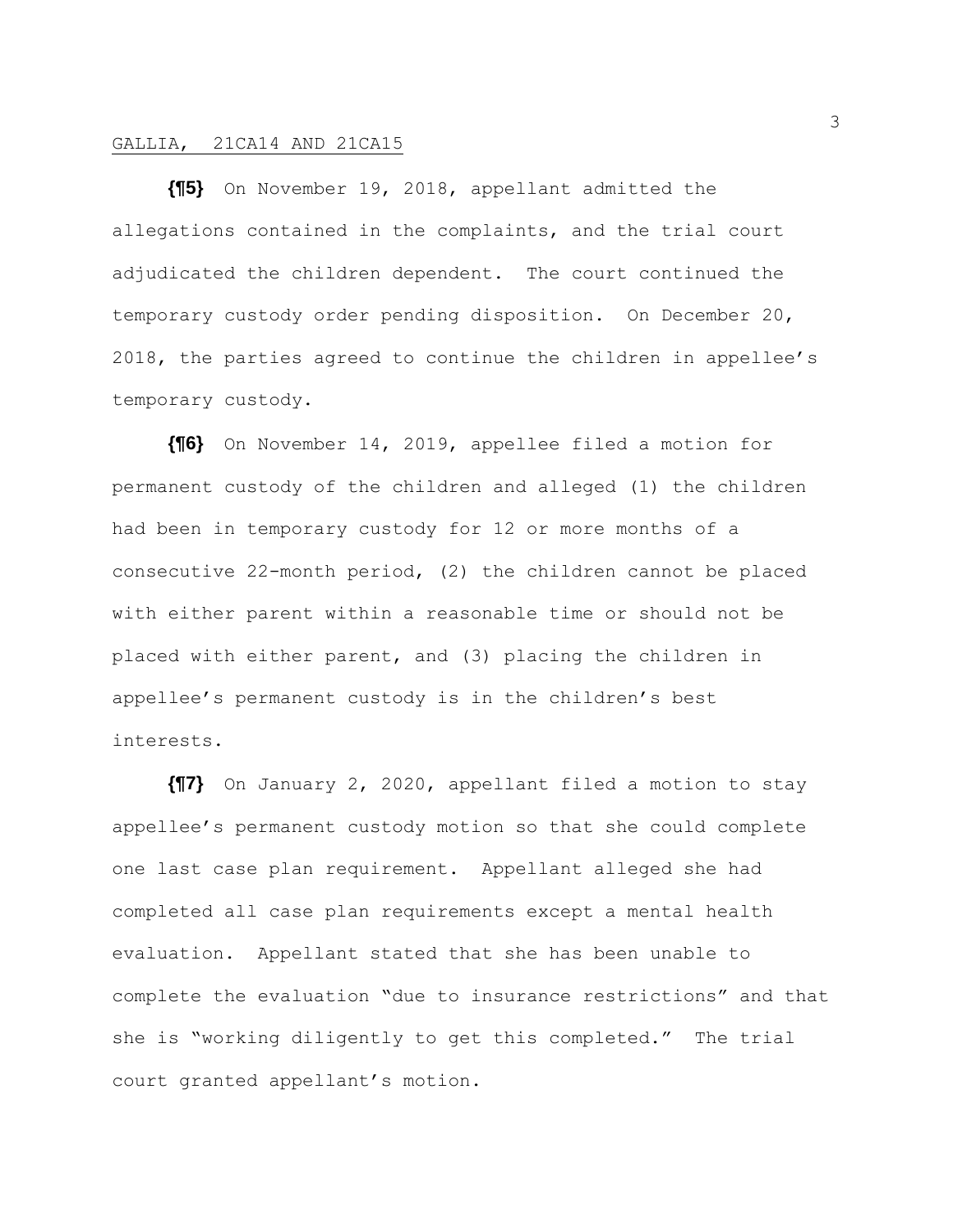**{¶8}** At a June 9, 2020 review hearing, the trial court noted that appellant still had to complete a mental health evaluation. Appellee recommended that the court continue temporary custody to provide additional time to complete a mental health evaluation. The court thus continued the children in appellee's temporary custody.

**{¶9}** In February 2021, the state charged appellant with two counts of third-degree-felony endangering children in violation of R.C. 2919.22(A). Appellant then requested multiple continuances of the permanent custody hearing in order to complete discovery and negotiations in the criminal matter.

**{¶10}** In May 2021, appellant filed a motion to ask the trial court to place the children in the foster mother's legal custody. Appellee also renewed its permanent custody motion.

**{¶11}** In October 2021, the trial court held a hearing to consider appellee's permanent custody motion. At the hearing, Gallia County Department of Job and Family Services Caseworker Kristi Smith testified that she first worked with the family in 2017, when appellee received a report that R.P. had been abused. Smith explained that the initial report stated that R.P. "was in distress" and taken to the hospital. Doctors discovered R.P.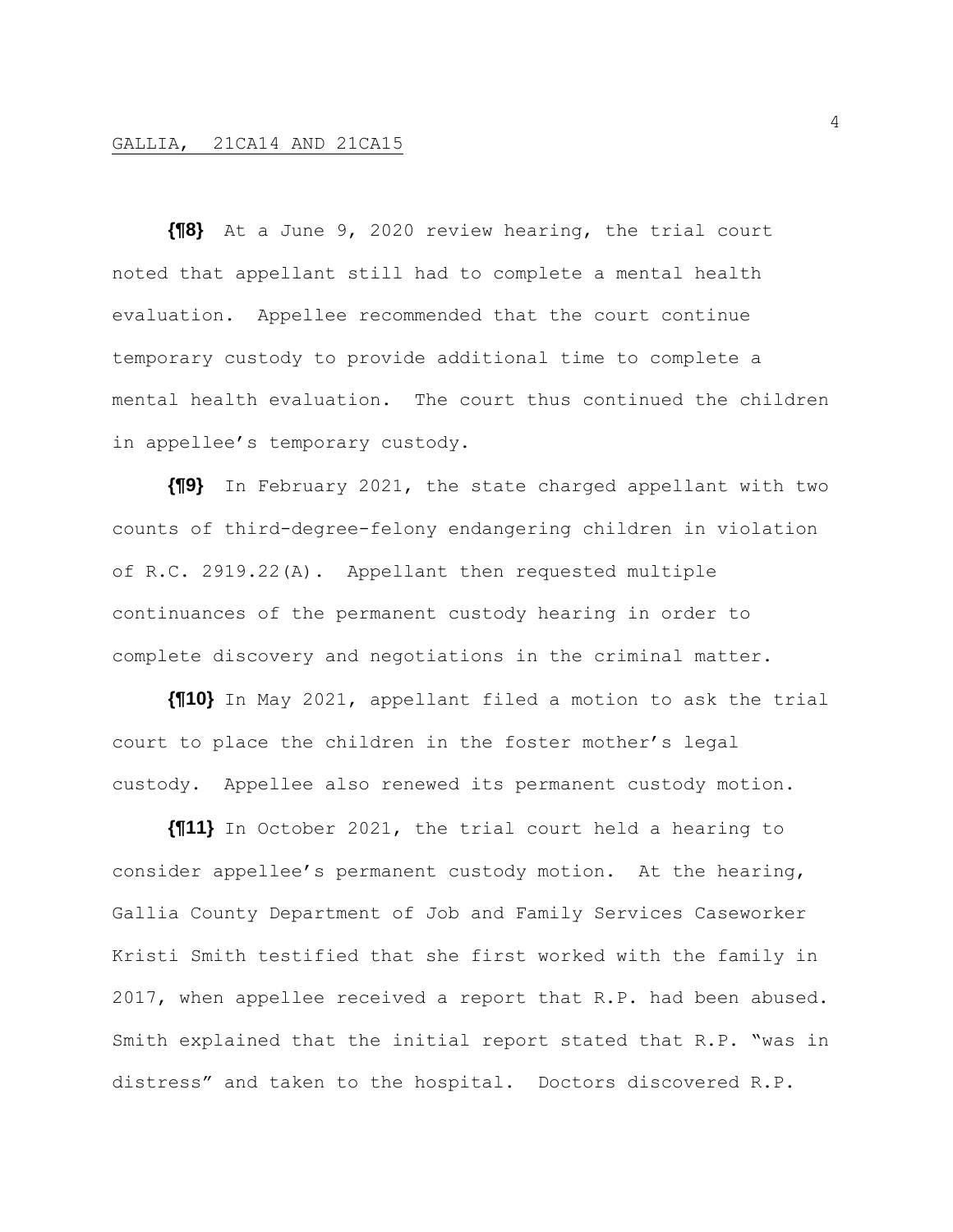"had a brain bleed" and a skull fracture. Smith stated that the agency developed a case plan for the family and that R.P. later was reunified with appellant.

**{¶12}** Caseworker Smith related that appellee continued to receive "multiple reports of abuse and neglect" after the children had been reunited with appellant. Smith stated that in September 2018,<sup>1</sup> R.P. again went to the hospital. Doctors discovered that R.P.'s right and left fibula were broken, her right and left tibias were broken, she had "cauliflower ear" and an eye infection. Appellee again removed the children from appellant's custody and developed another case plan aimed at reunification.

**{¶13}** The family's current caseworker, Jessica McCoy, testified that the case plan required appellant to complete parenting classes, obtain a mental health evaluation, and maintain a stable and sanitary home, among other things. McCoy stated that the parents completed parenting classes and mental health evaluations.

**{¶14}** Caseworker McCoy explained that the children have been

<sup>&</sup>lt;sup>1</sup> The complaint states that R.P. went to the hospital in October, not September, 2018. The transcript of Smith's testimony, however, indicates that R.P. went to the hospital in September 2018. The record does not contain any explanation for the apparent discrepancy.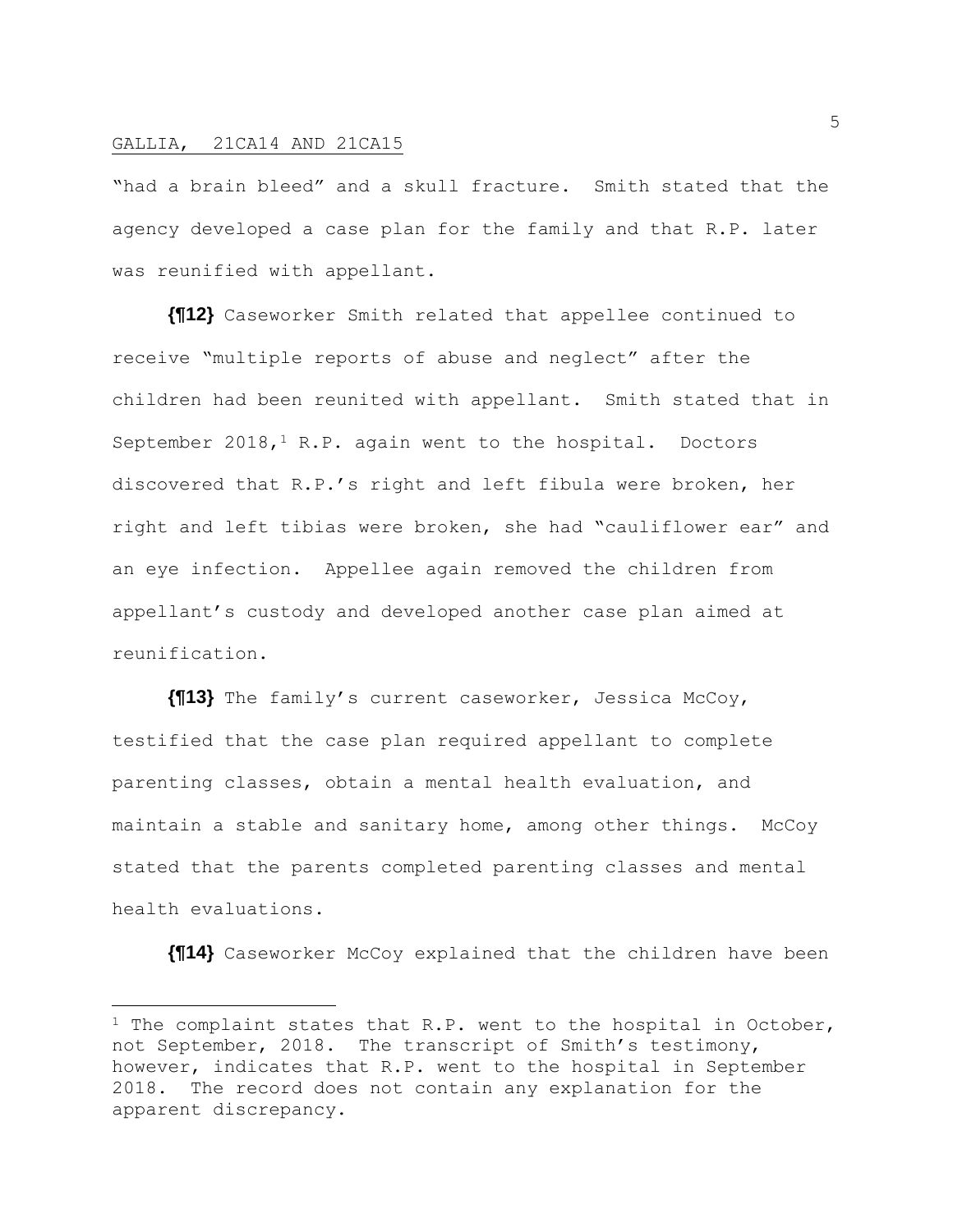in the same foster home since their October 2018 removal. McCoy indicated that the children are doing well in the foster home and that the foster mother ensures that all of their needs are met.

McCoy also does not believe the children can safely be returned to either parent. She believes that placing them in appellee's permanent custody is in their best interests.

**{¶15}** The trial court asked Caseworker McCoy whether she discussed appellant's request that the court grant the foster mother legal custody of the children. McCoy indicated that appellee would like to obtain permanent custody of the children and that the foster mother "is not willing to do the legal custody," but rather would like to adopt the children.

**{¶16}** Appellant testified that she does not believe that she presently can care for the children. She advised the trial court that she would like the children to remain with the foster parent until appellant is able to "get on [her] feet." Appellant also revealed that her criminal charges are pending and she intends to plead guilty to the two counts of endangering children. Appellant explained that when R.P.'s 2018 injuries were discovered, she had been living with a boyfriend and she believes her boyfriend caused the injuries.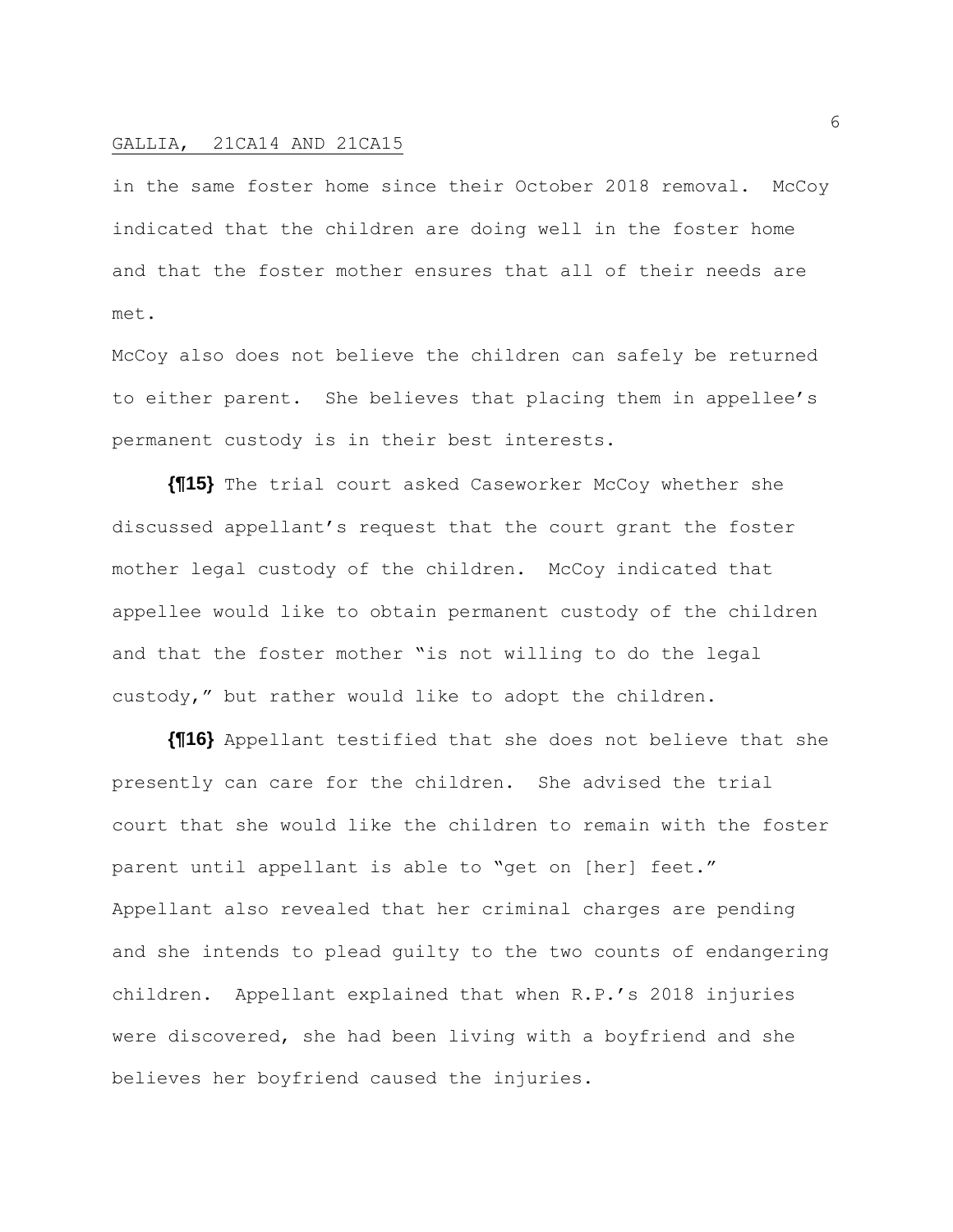**{¶17}** The foster mother testified that the children have been in her home since their removal. She stated that R.P. "is non-verbal," "cannot communicate," and takes seizure medication. Appellant's counsel asked the foster mother why the foster mother was not willing to accept legal custody of the children and the foster mother responded: "These children are like my own. You don't take two little girls that's [sic] been abused and keep them three years and not learn to love them."

**{¶18}** On November 3, 2021, the trial court granted appellee permanent custody of the two children. The court found (1) the children have been in appellee's temporary custody for 12 or more months of a consecutive 22-month period, and (2) the children cannot be placed with either parent within a reasonable time. The court additionally determined that placing the children in appellee's permanent custody is in their best interests. The court found that the children need a legally secure permanent placement that can only be achieved by granting appellee permanent custody. The court noted that (1) the children have been in appellee's temporary custody for more than two and one-half years and that "finalization is important," (2) the children are bonded to their foster mother and that "[t]here is a strong possibility of adoption by the foster mother," and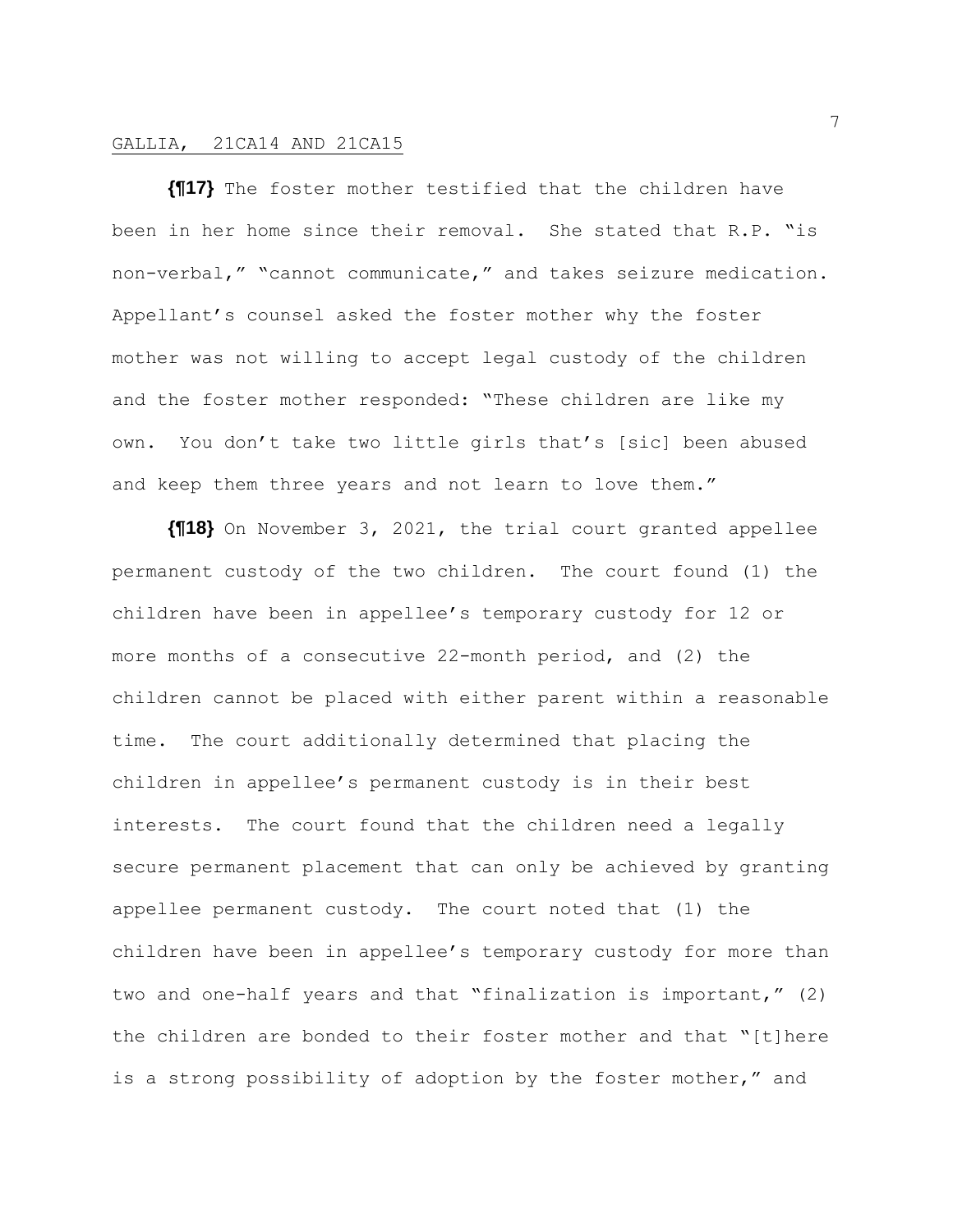(3) the guardian ad litem (GAL) recommended that the court grant appellee permanent custody.

**{¶19}** Thus, the trial court awarded appellee permanent custody of the children and denied appellant's request to place the children in the foster mother's legal custody. This appeal followed.

I

**{¶20}** In her first assignment of error, appellant asserts that the trial court's decision to grant appellee permanent custody of the children is against the manifest weight of the evidence. In particular, appellant challenges the trial court's findings that (1) appellant failed to remedy the problems that led to the children's initial removal, (2) appellant demonstrated a lack of commitment toward the children, and (3) the children cannot be placed with appellant within a reasonable time.

A

**{¶21}** Generally, a reviewing court will not disturb a trial court's permanent custody decision unless the decision is against the manifest weight of the evidence. *E.g., In re B.E.*, 4th Dist. Highland No. 13CA26, 2014-Ohio-3178, ¶ 27; *In re R.S.*, 4th Dist. Highland No. 13CA22, 2013-Ohio-5569, ¶ 29.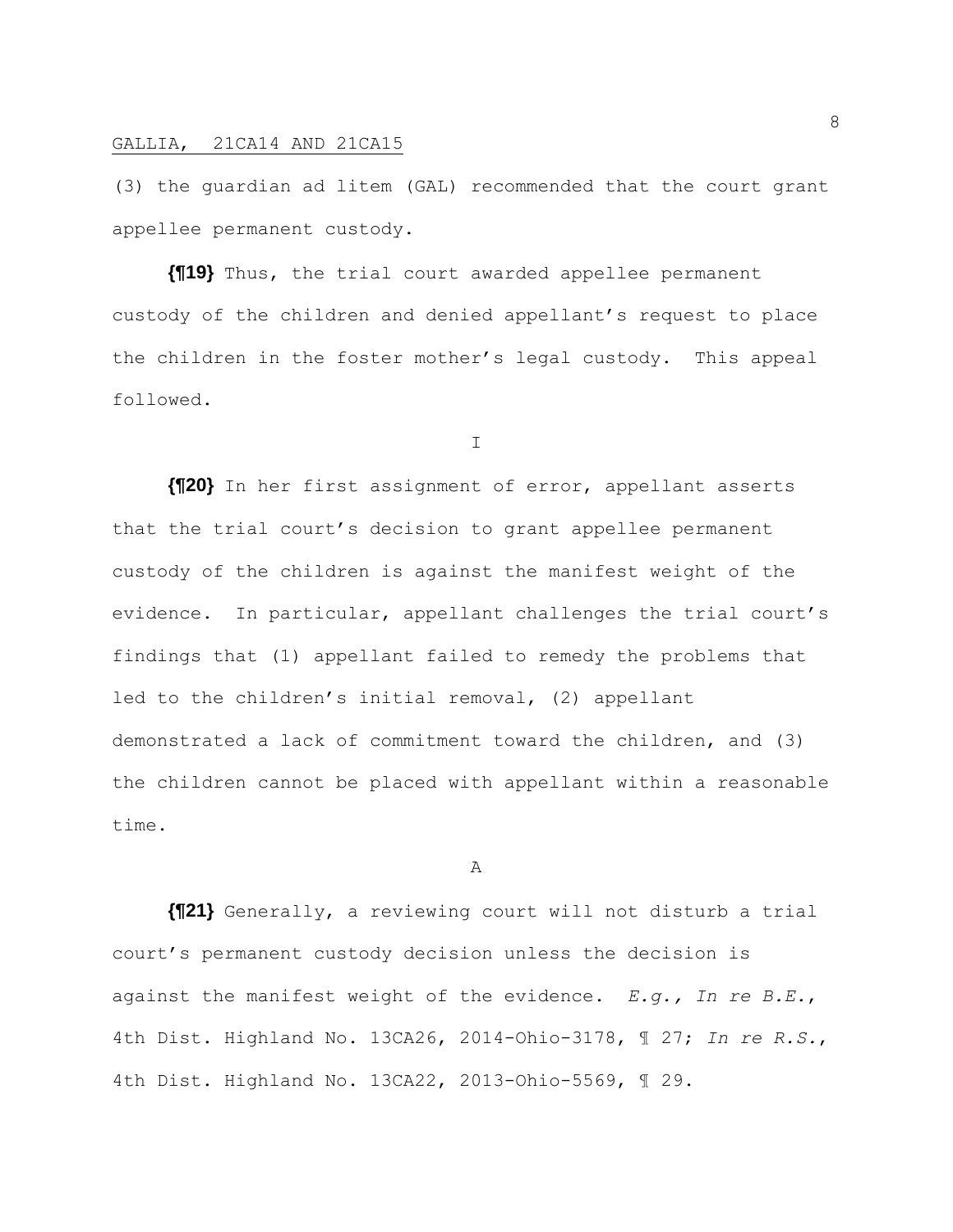"Weight of the evidence concerns 'the inclination of the greater amount of credible evidence, offered in a trial, to support one side of the issue rather than the other. It indicates clearly to the jury that the party having the burden of proof will be entitled to their verdict, if, on weighing the evidence in their minds, they shall find the greater amount of credible evidence sustains the issue which is to be established before them. Weight is not a question of mathematics, but depends on its effect in inducing belief.'"

*Eastley v. Volkman*, 132 Ohio St.3d 328, 2012-Ohio-2179, 972 N.E.2d 517, ¶ 12, quoting *State v. Thompkins*, 78 Ohio St.3d 380, 387, 678 N.E.2d 541 (1997), quoting Black's Law Dictionary 1594 (6th Ed.1990).

**{¶22}** When an appellate court reviews whether a trial court's permanent custody decision is against the manifest weight of the evidence, the court "'"weighs the evidence and all reasonable inferences, considers the credibility of witnesses and determines whether in resolving conflicts in the evidence, the [finder of fact] clearly lost its way and created such a manifest miscarriage of justice that the [judgment] must be reversed and a new trial ordered."'" *Eastley* at ¶ 20, quoting *Tewarson v. Simon*, 141 Ohio App.3d 103, 115, 750 N.E.2d 176 (9th Dist.2001), quoting *Thompkins*, 78 Ohio St.3d at 387, quoting *State v. Martin*, 20 Ohio App.3d 172, 175, 485 N.E.2d 717 (1st Dist.1983); *accord In re Pittman*, 9th Dist. Summit No. 20894, 2002-Ohio-2208, ¶¶ 23-24. We further observe, however, that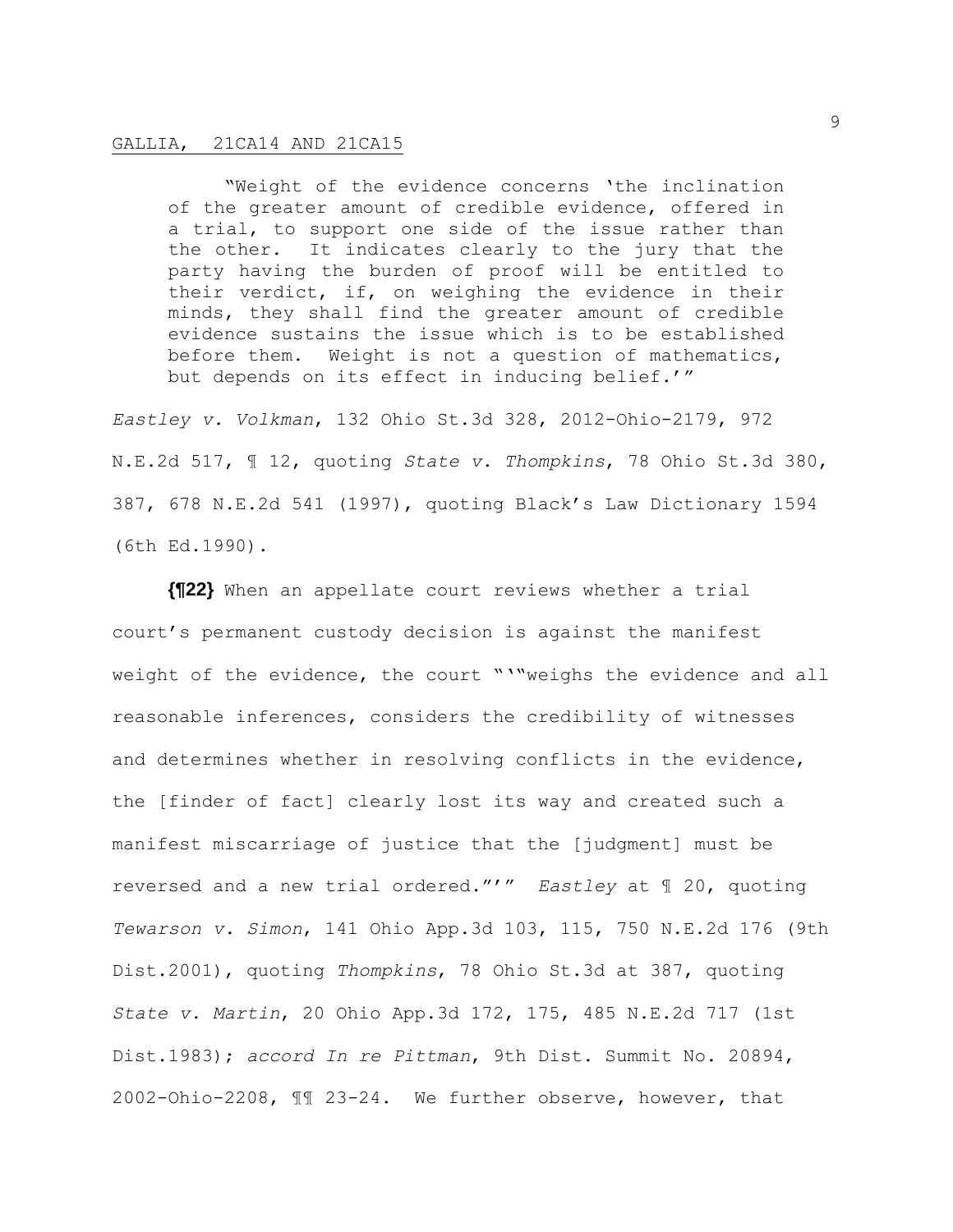issues relating to the credibility of witnesses and the weight to be given the evidence are primarily for the trier of fact. As the court explained in *Seasons Coal Co. v. Cleveland*, 10 Ohio St.3d 77, 80, 461 N.E.2d 1273 (1984):

The underlying rationale of giving deference to the findings of the trial court rests with the knowledge that the trial judge is best able to view the witnesses and observe their demeanor, gestures and voice inflections, and use these observations in weighing the credibility of the proffered testimony.

**{¶23}** Moreover, deferring to the trial court on matters of credibility is "crucial in a child custody case, where there may be much evident in the parties' demeanor and attitude that does not translate to the record well (Emphasis sic)." *Davis v. Flickinger*, 77 Ohio St.3d 415, 419, 674 N.E.2d 1159 (1997). *Accord In re Christian*, 4th Dist. No. 04CA 10, 2004-Ohio-3146, ¶ 7.

**{¶24}** The question that an appellate court must resolve when reviewing a permanent custody decision under the manifest weight of the evidence standard is "whether the juvenile court's findings \* \* \* were supported by clear and convincing evidence." *In re K.H.*, 119 Ohio St.3d 538, 2008-Ohio-4825, 895 N.E.2d 809, ¶ 43. "Clear and convincing evidence" is:

the measure or degree of proof that will produce in the mind of the trier of fact a firm belief or conviction as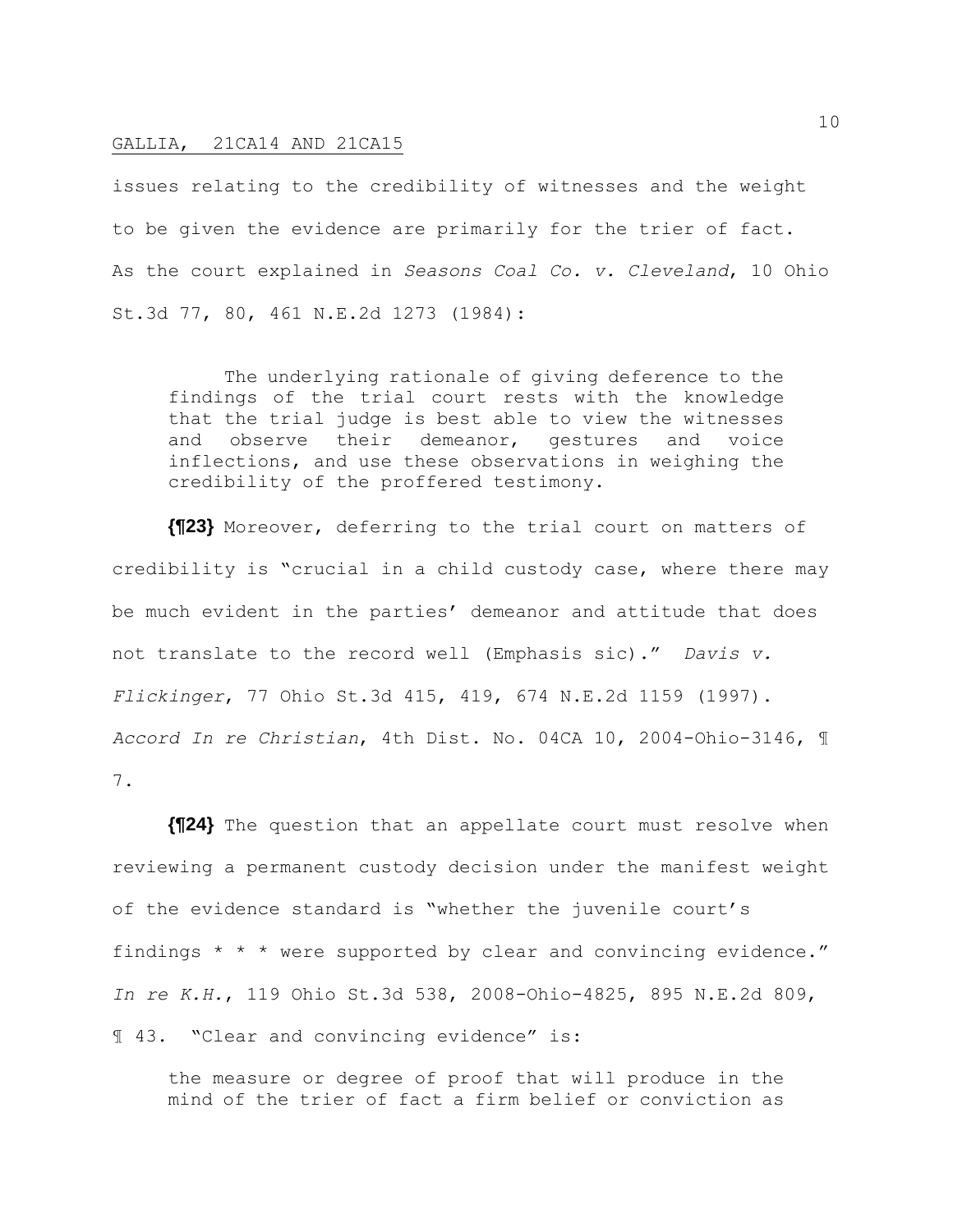to the allegations sought to be established. It is intermediate, being more than a mere preponderance, but not to the extent of such certainty as required beyond a reasonable doubt as in criminal cases. It does not mean clear and unequivocal.

*In re Estate of Haynes*, 25 Ohio St.3d 101, 103-04, 495 N.E.2d 23 (1986). In determining whether a trial court based its decision upon clear and convincing evidence, "a reviewing court will examine the record to determine whether the trier of facts had sufficient evidence before it to satisfy the requisite degree of proof." *State v. Schiebel*, 55 Ohio St.3d 71, 74, 564 N.E.2d 54 (1990); *accord In re Holcomb*, 18 Ohio St.3d 361, 368, 481 N.E.2d 613 (1985), citing *Cross v. Ledford*, 161 Ohio St. 469, 120 N.E.2d 118 (1954) ("Once the clear and convincing standard has been met to the satisfaction of the [trial] court, the reviewing court must examine the record and determine if the trier of fact had sufficient evidence before it to satisfy this burden of proof."); *In re Adoption of Lay*, 25 Ohio St.3d 41, 42-43, 495 N.E.2d 9 (1986). *Cf. In re Adoption of Masa*, 23 Ohio St.3d 163, 165, 492 N.E.2d 140 (1986) (whether a fact has been "proven by clear and convincing evidence in a particular case is a determination for the [trial] court and will not be disturbed on appeal unless such determination is against the manifest weight of the evidence").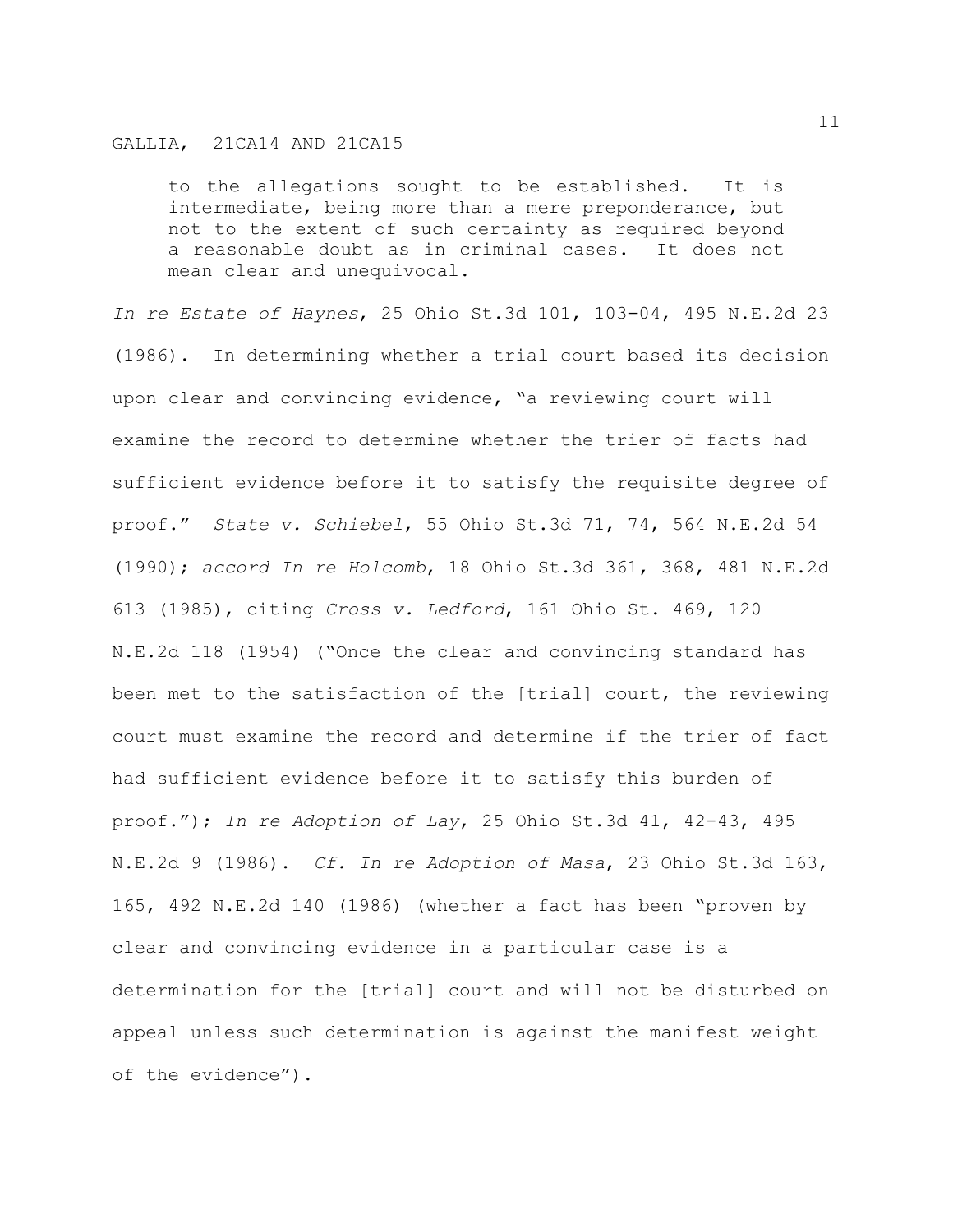**{¶25}** Thus, if a children services agency presented competent and credible evidence upon which the trier of fact reasonably could have formed a firm belief that permanent custody is warranted, the court's decision is not against the manifest weight of the evidence. *In re R.M.*, 2013-Ohio-3588, 997 N.E.2d 169, ¶ 62 (4th Dist.); *In re R.L.*, 2nd Dist. Greene Nos. 2012CA32 and 2012CA33, 2012-Ohio-6049, ¶ 17, quoting *In re A.U.*, 2nd Dist. Montgomery No. 22287, 2008-Ohio-187, ¶ 9 ("A reviewing court will not overturn a court's grant of permanent custody to the state as being contrary to the manifest weight of the evidence 'if the record contains competent, credible evidence by which the court could have formed a firm belief or conviction that the essential statutory elements \* \* \* have been established.'").

**{¶26}** Once a reviewing court finishes its examination, the judgment may be reversed only if it appears that the factfinder, when resolving the conflicts in evidence, "'clearly lost its way and created such a manifest miscarriage of justice that the [judgment] must be reversed and a new trial ordered.'" *Thompkins*, 78 Ohio St.3d at 387, quoting *State v. Martin*, 20 Ohio App.3d 172, 175, 485 N.E.2d 717 (1st Dist.1983). A reviewing court should find a trial court's permanent custody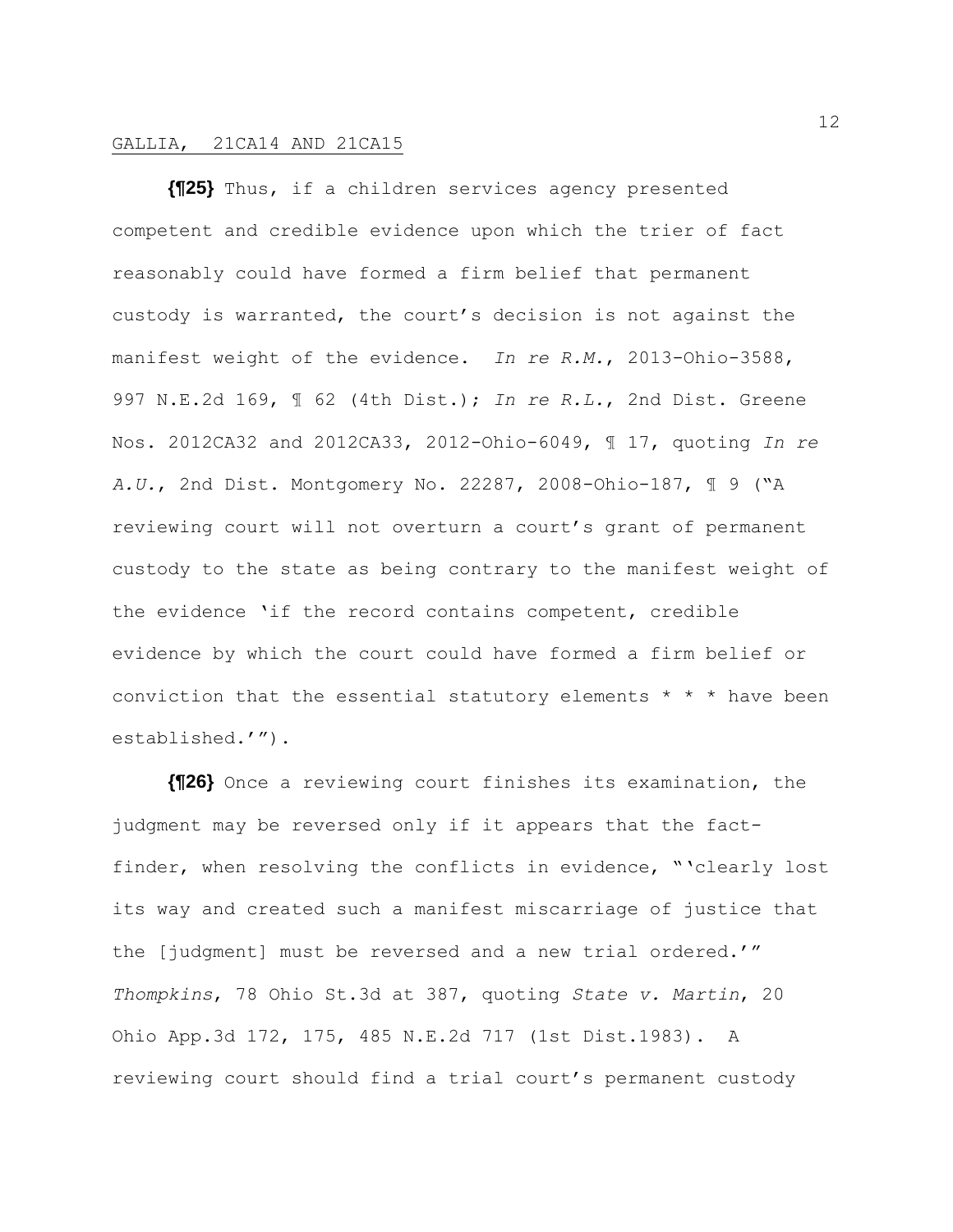decision against the manifest weight of the evidence only in the "'exceptional case in which the evidence weighs heavily against the [decision].'" *Id.*, quoting *Martin*, 20 Ohio App.3d at 175; *accord State v. Lindsey*, 87 Ohio St.3d 479, 483, 721 N.E.2d 995 (2000).

B

**{¶27}** We recognize that "parents' interest in the care, custody, and control of their children 'is perhaps the oldest of the fundamental liberty interests recognized by th[e United States Supreme] Court.'" *In re B.C.*, 141 Ohio St.3d 55, 2014- Ohio-4558, 21 N.E.3d 308, ¶ 19, quoting *Troxel v. Granville*, 530 U.S. 57, 65, 120 S.Ct. 2054, 147 L.Ed.2d 49 (2000). Indeed, the right to raise one's "child is an 'essential' and 'basic' civil right." *In re Murray*, 52 Ohio St.3d 155, 157, 556 N.E.2d 1169 (1990); *accord In re Hayes*, 79 Ohio St.3d 46, 48, 679 N.E.2d 680 (1997); *see Santosky v. Kramer*, 455 U.S. 745, 753, 102 S.Ct. 1388, 71 L.Ed.2d 599 (1982) ("natural parents have a fundamental right to the care and custody of their children"). Thus, "parents who are 'suitable' have a 'paramount' right to the custody of their children." *B.C.* at ¶ 19, quoting *In re*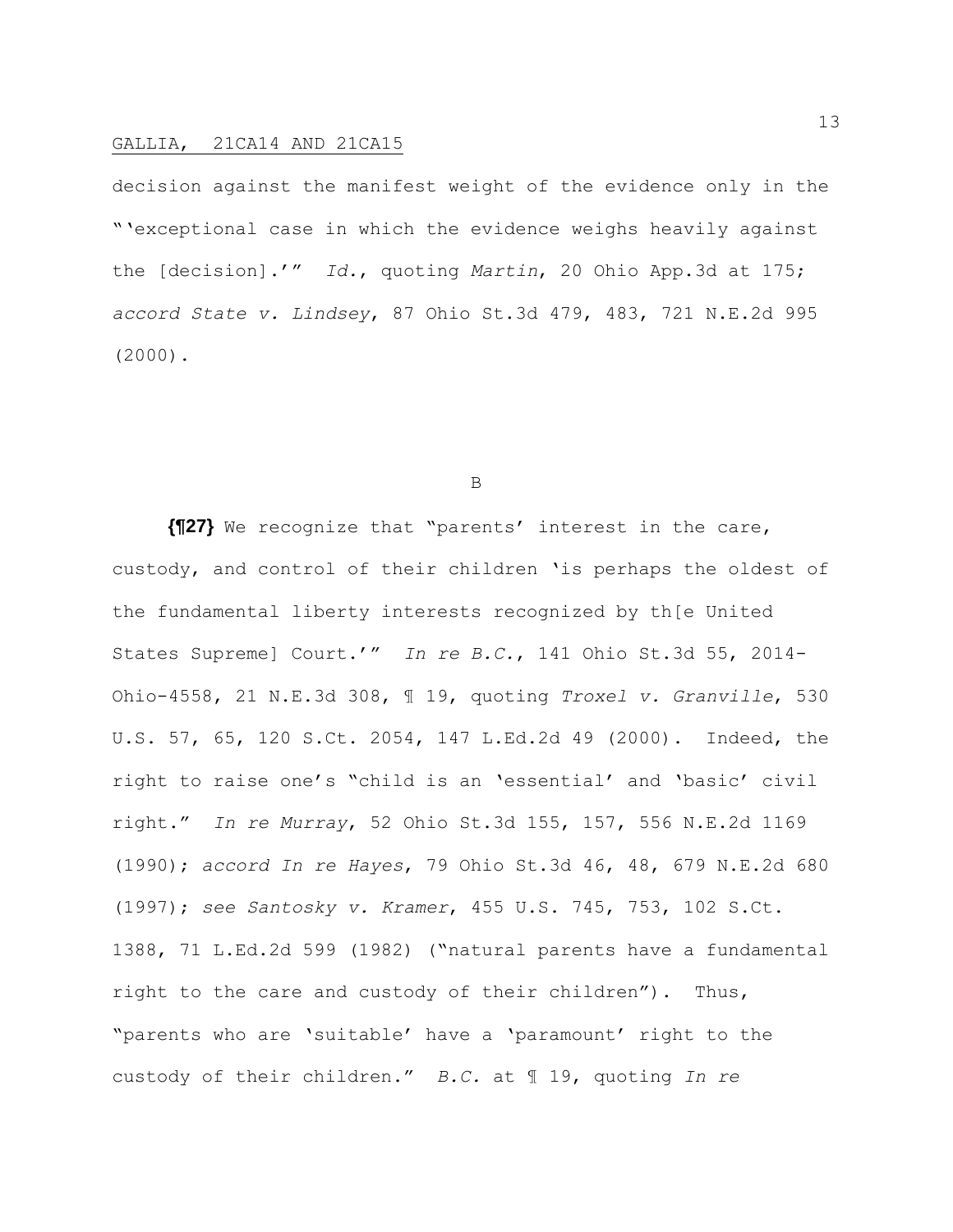*Perales*, 52 Ohio St.2d 89, 97, 369 N.E.2d 1047 (1977), citing *Clark v. Bayer*, 32 Ohio St. 299, 310 (1877); *Murray*, 52 Ohio St.3d at 157, 556 N.E.2d 1169.

**{¶28}** A parent's rights, however, are not absolute. *In re D.A.*, 113 Ohio St.3d 88, 2007-Ohio-1105, 862 N.E.2d 829, ¶ 11. Rather, "'it is plain that the natural rights of a parent  $* * *$ are always subject to the ultimate welfare of the child, which is the polestar or controlling principle to be observed.'" *In re Cunningham*, 59 Ohio St.2d 100, 106, 391 N.E.2d 1034 (1979), quoting *In re R.J.C.*, 300 So.2d 54, 58 (Fla. App. 1974). Thus, the State may terminate parental rights when a child's best interest demands such termination. *D.A.* at ¶ 11.

**{¶29}** Before a court may award a children services agency permanent custody of a child, R.C. 2151.414(A)(1) requires the court to hold a hearing. The primary purpose of the hearing is to allow the court to determine whether the child's best interests would be served by permanently terminating the parental relationship and by awarding permanent custody to the agency. *Id.* Additionally, when considering whether to grant a children services agency permanent custody, a trial court should consider the underlying purposes of R.C. Chapter 2151: "to care for and protect children, 'whenever possible, in a family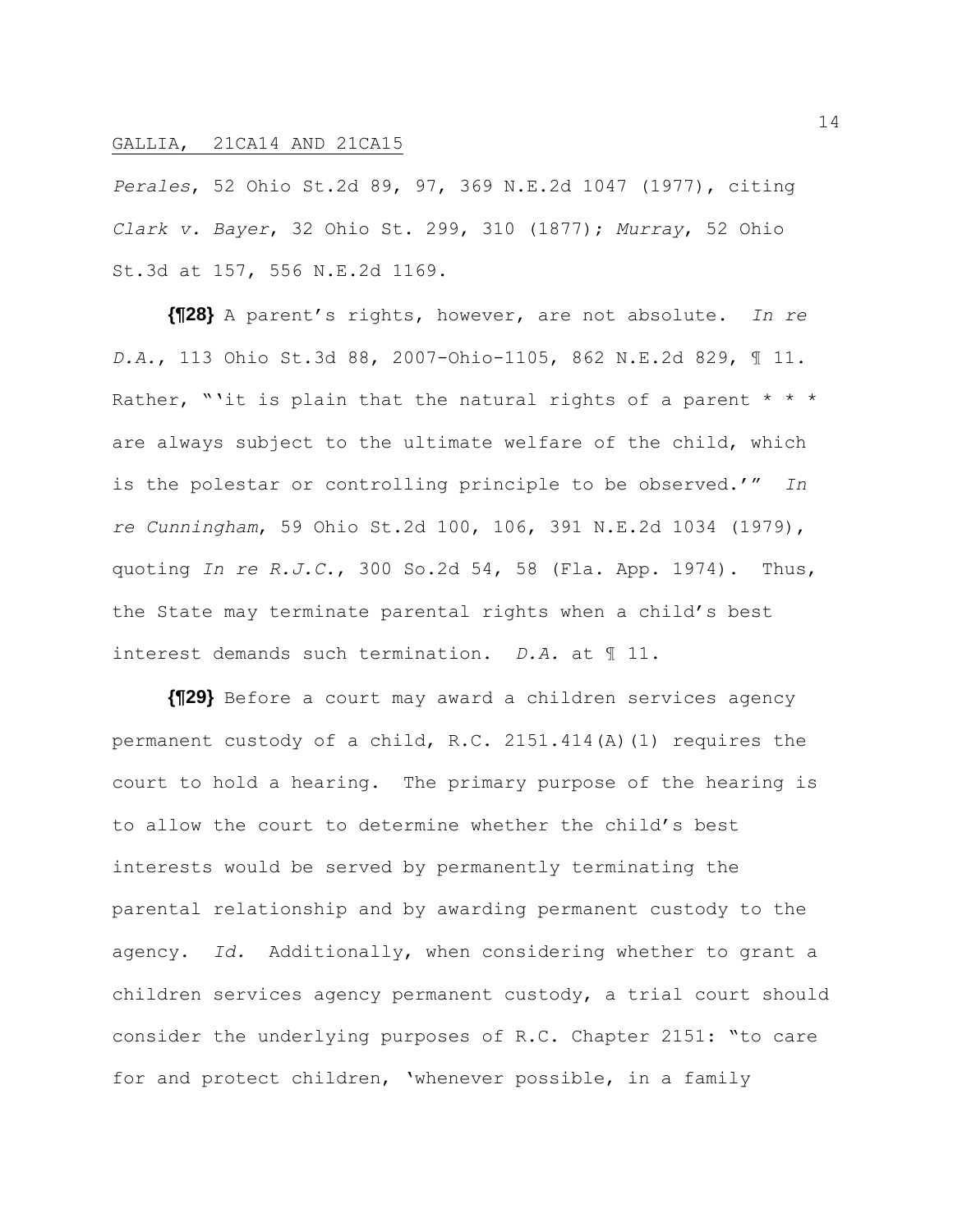environment, separating the child from the child's parents only when necessary for the child's welfare or in the interests of public safety.'" *In re C.F.*, 113 Ohio St.3d 73, 2007-Ohio-1104, 862 N.E.2d 816, ¶ 29, quoting R.C. 2151.01(A).

 $\mathcal{C}$ 

**{¶30}** A children services agency may obtain permanent custody of a child by (1) requesting it in the abuse, neglect or dependency complaint under R.C. 2151.353, or (2) filing a motion under R.C. 2151.413 after obtaining temporary custody. In this case, appellee sought permanent custody by filing a motion under R.C. 2151.413. When an agency files a permanent custody motion under R.C. 2151.413, R.C. 2151.414 applies. R.C. 2151.414(A).

**{¶31}** R.C. 2151.414(B)(1) permits a trial court to grant permanent custody of a child to a children services agency if the court determines, by clear and convincing evidence, that the child's best interest would be served by the award of permanent custody and that one of the following conditions applies:

(a) The child is not abandoned or orphaned or has not been in the temporary custody of one or more public children services agencies or private child placing agencies for twelve or more months of a consecutive twenty-two month period ending on or after March 18, 1999, and the child cannot be placed with either of the child's parents within a reasonable time or should not be placed with the child's parents.

(b) The child is abandoned.

(c) The child is orphaned, and there are no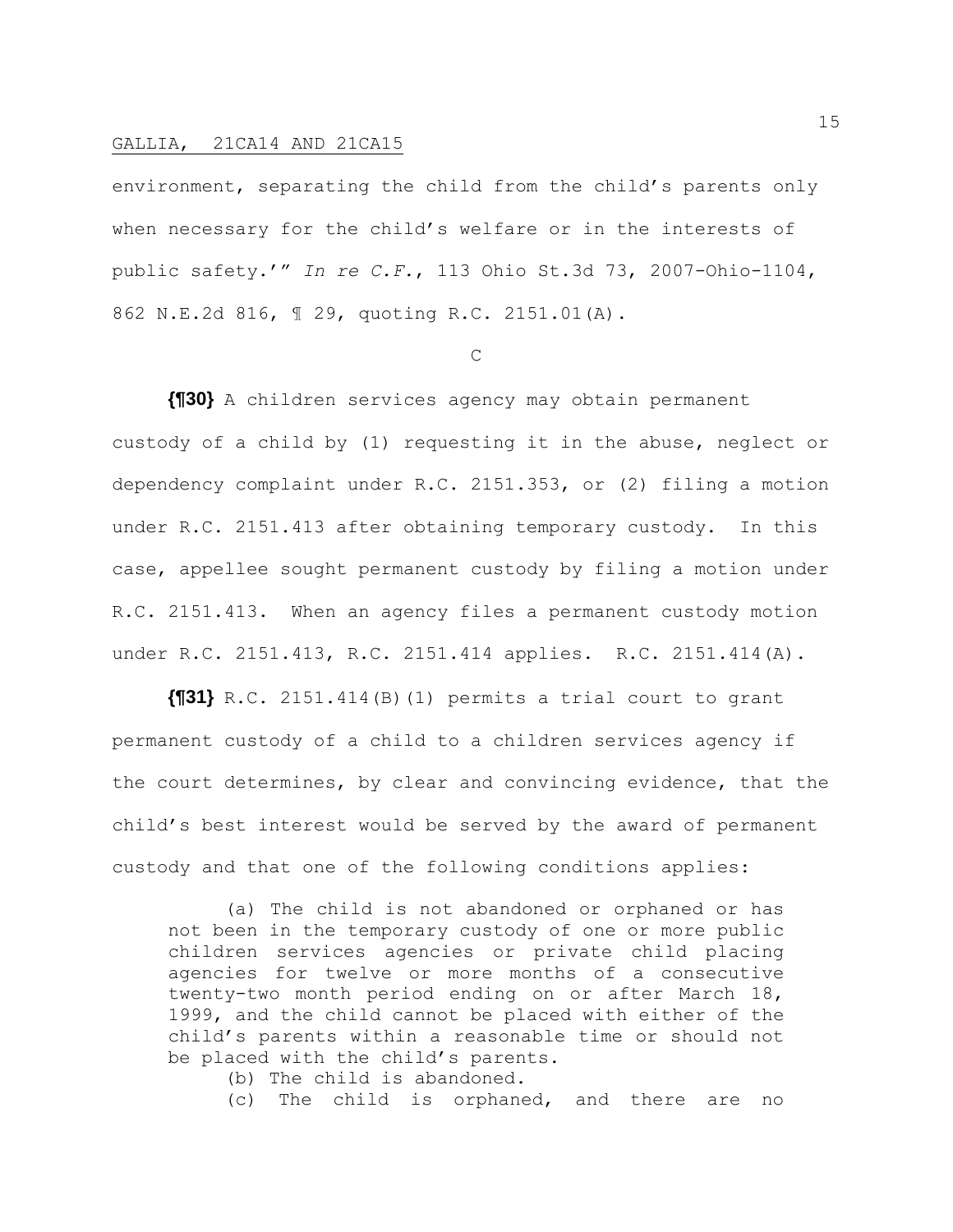relatives of the child who are able to take permanent custody.

(d) The child has been in the temporary custody of one or more public children services agencies or private child placing agencies for twelve or more months of a consecutive twenty-two month period ending on or after March 18, 1999.

(e) The child or another child in the custody of the parent or parents from whose custody the child has been removed has been adjudicated an abused, neglected, or dependent child on three separate occasions by any court in this state or another state.

**{¶32}** Thus, before a trial court may award a children

services agency permanent custody, it must find (1) that one of the circumstances described in R.C. 2151.414(B)(1) applies, and (2) that awarding the children services agency permanent custody would further the child's best interest.

**{¶33}** In the case at bar, the trial court found that the children had been in the agency's temporary custody for more than 12 months of a consecutive 22-month period, and thus, that R.C. 2151.414(B)(1)(d) applies. The court additionally found, pursuant to R.C. 2151.414(B)(1)(a), that the children cannot be placed with either parent within a reasonable time or should not be placed with either parent.

**{¶34}** Appellant does not challenge the trial court's R.C. 2151.414(B)(1)(d) finding. Instead, appellant disputes the trial court's alternate R.C. 2151.414(B)(1)(a) finding and its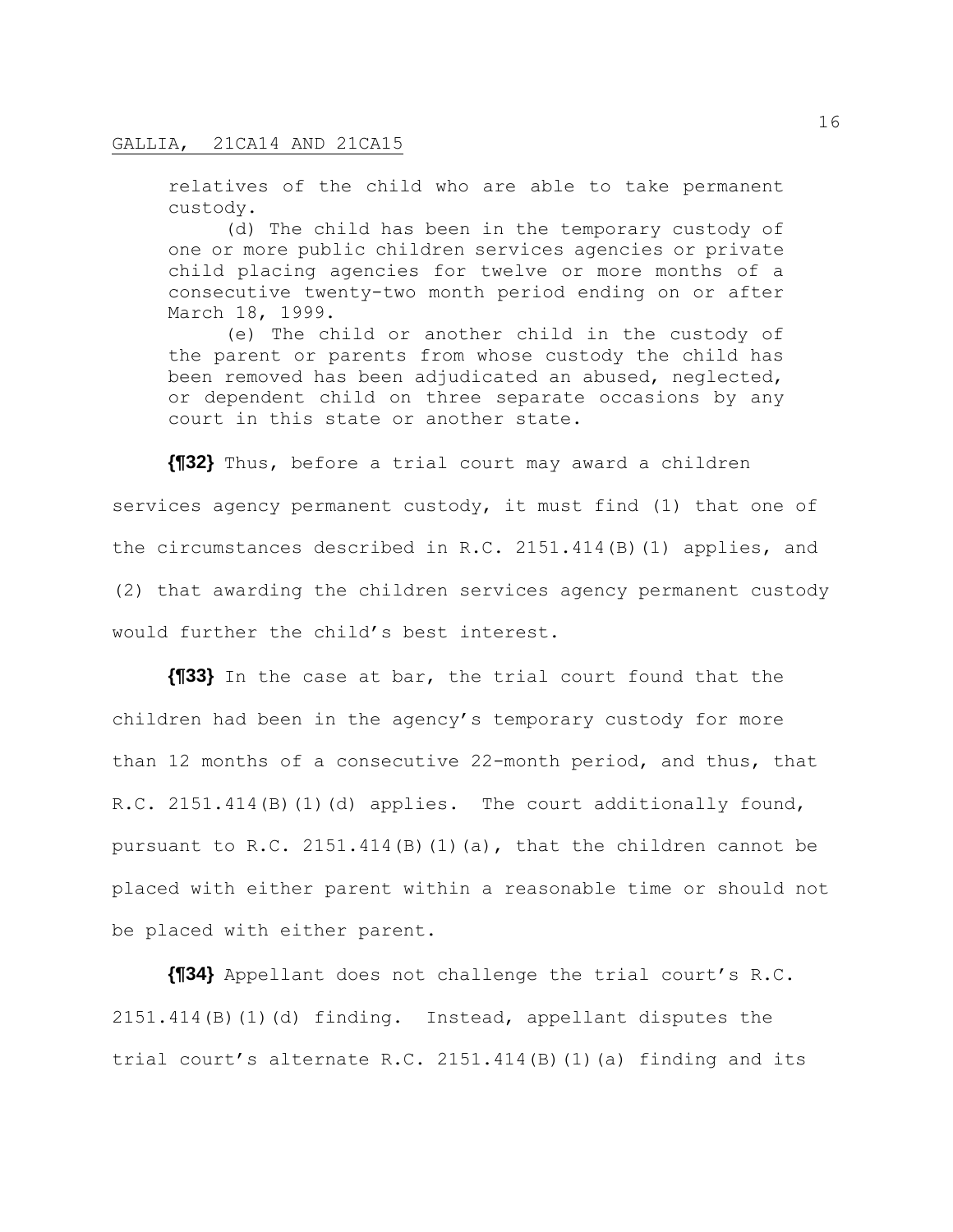corresponding findings under R.C. 2151.414(E).<sup>2</sup>

**{¶35}** As we have noted in previous cases, R.C. 2151.414(B)(1)(a), by its terms, is inapplicable when a child has been in a children services agency's temporary custody for twelve or more months of a consecutive twenty-two month period.

(1) Following the placement of the child outside the child's home and notwithstanding reasonable case planning and diligent efforts by the agency to assist the parents to remedy the problems that initially caused the child to be placed outside the home, the parent has failed continuously and repeatedly to substantially remedy the conditions causing the child to be placed outside the child's home. In determining whether the parents have substantially remedied those conditions, the court shall consider parental utilization of medical, psychiatric, psychological, and other social and rehabilitative services and material resources that were made available to the parents for the purpose of changing parental conduct to allow them to resume and maintain parental duties.

\* \* \* \*

(4) The parent has demonstrated a lack of commitment toward the child by failing to regularly support, visit, or communicate with the child when able to do so, or by other actions showing an unwillingness to provide an adequate permanent home for the child;

\* \* \* \*

(6) The parent has been convicted of or pleaded guilty to an offense under division (A) or (C) of section 2919.22  $*$   $*$   $*$  and the child or a sibling of the child was a victim of the offense  $* * *$ .

<sup>2</sup> R.C. 2151.414(E) lists the factors that a trial court should consider when determining whether a child cannot be placed with a parent within a reasonable time or should not be placed with either parent. In the case sub judice, the trial court found that the following R.C. 2151.414(E) factors applied: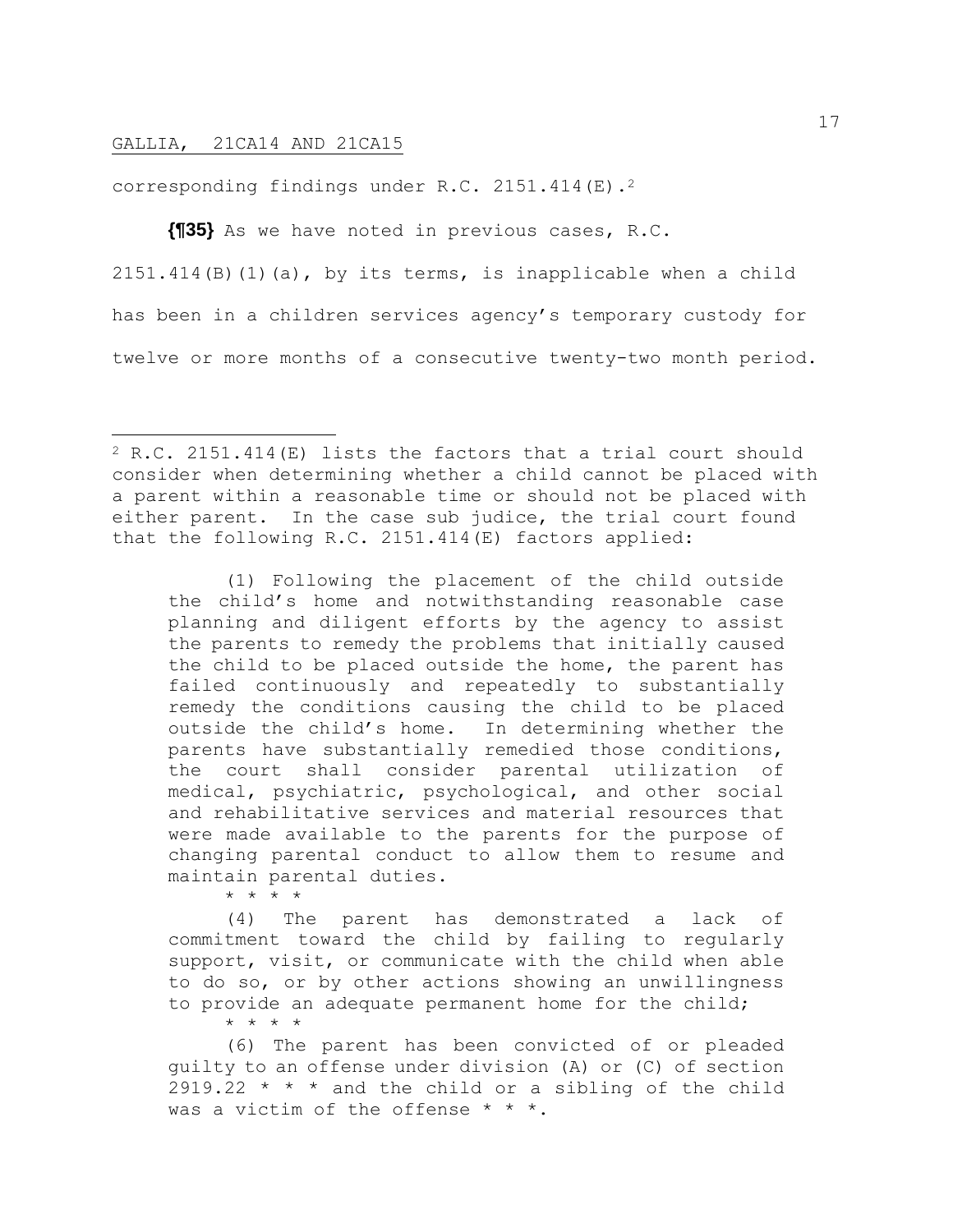*In re S.S.*, 4th Dist. Jackson No. 16CA7, 2017-Ohio-2938, ¶ 126, citing *In re Damron*, 10th Dist. Franklin No. 03AP–419, 2003– Ohio–5810, ¶ 9 ("The plain language of R.C. 2151.414(B)(1)(a) reveals that this subsection is only triggered when none of the remaining  $* * *$  subsections are triggered."). Consequently, when a child has been in a children services agency's temporary custody for 12 or more months of a consecutive 22-month period, a trial court need not find that the child cannot or should not be placed with either parent within a reasonable time. *E.g., In re C.W.*, 104 Ohio St.3d 163, 2004–Ohio–6411, 818 N.E.2d 1176, ¶ 21; *In re A.M.1*, 4th Dist. Athens Nos. 10CA21 through 10CA31, 2010–Ohio–5837, ¶ 31; *In re T.F.*, 4th Dist. Pickaway No. 07CA34, 2008–Ohio–1238, ¶ 23; *In re Williams*, 10th Dist. Franklin No. 02AP–924, 2002–Ohio–7205.

**{¶36}** We further observe that the statute requires the trial court to find the existence of only one of the R.C. 2151.414(B)(1) factors. *See In re W.W.*, 1st Dist. Nos. C–110363 and C–110402, 2011–Ohio–4912, ¶ 54 (if one of R.C. 2151.414(B)(1) factors exists, court need not find that other (B)(1) factors apply). If the court finds that R.C. 2151.414(B)(1)(d) applies, then it need not also find that the child cannot or should not be placed with either parent within a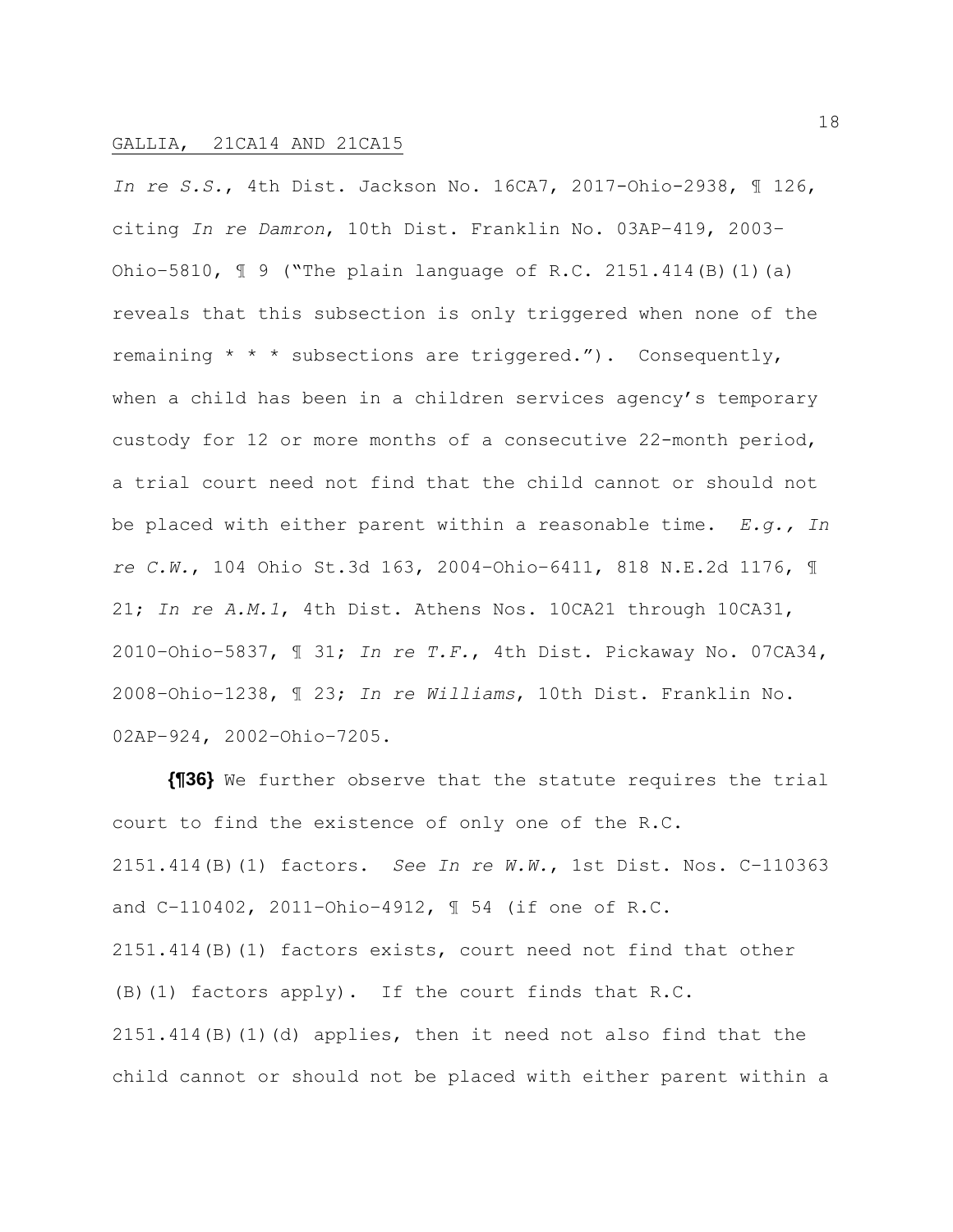reasonable time. Thus, when considering a R.C. 2151.414(B)(1)(d) permanent custody motion, the only other consideration becomes the child's best interest. *In re N.S.N.*, 4th Dist. Washington Nos. 15CA6, 15CA7, 15CA8, 15CA9, 2015–Ohio– 2486, ¶ 52; *In re Berkley*, 4th Dist. Pickaway Nos. 04CA12, 04CA13, 04CA14, 2004–Ohio–4797, ¶ 61.

**{¶37}** In the case sub judice, as we stated above, the trial court found that R.C.  $2151.414(B)(1)(d)$  applies. This one factor alone suffices for purposes of R.C. 2151.414(B)(1). The court, therefore, did not also need to find that R.C. 2151.414(B)(1)(a) applies.

**{¶38}** Consequently, even if for purposes of argument, we agreed with appellant that the trial court's R.C.  $2151.414(B)(1)(a)$  and corresponding R.C.  $2151.414(E)$  findings are against the manifest weight of the evidence, appellant has not suggested that the court's R.C. 2151.414(B)(1)(d) finding is against the manifest weight of the evidence. Thus, because the court's R.C. 2151.414(B)(1)(d) finding alone suffices, we need not consider whether the trial court's superfluous R.C.  $2151.414(B)(1)(a)$  and  $(E)$  findings are against the manifest weight of the evidence.

**{¶39}** We further note that, because appellant did not argue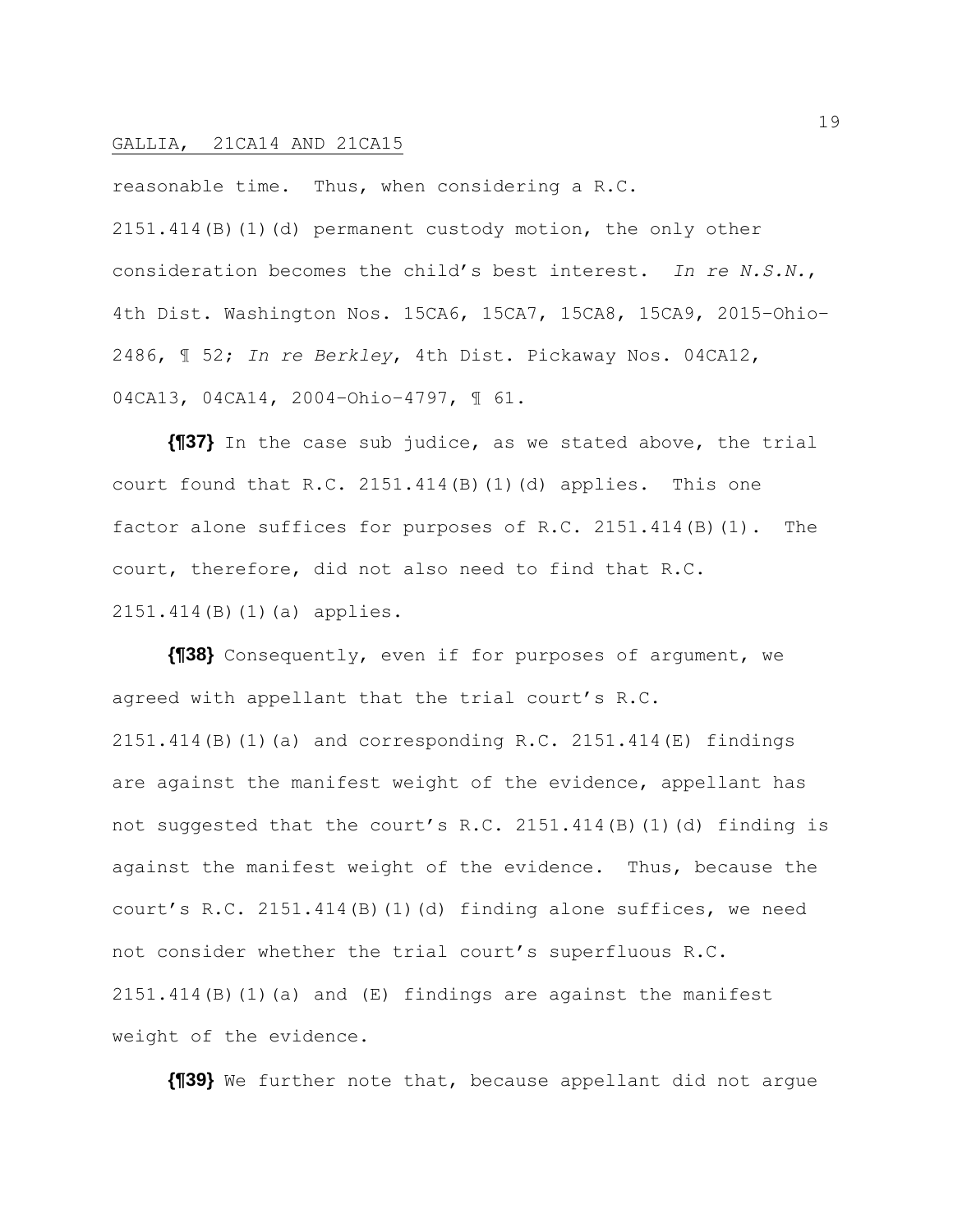on appeal that the trial court's best-interest findings are against the manifest weight of the evidence, we do not address the court's best-interest findings. Instead, we simply note that the record contains ample clear and convincing evidence to support the court's determination that placing the children in appellee's permanent custody is in their best interests.

**{¶40}** Accordingly, based upon the foregoing reasons, we overrule appellant's first assignment of error.

#### T<sub>T</sub>

**{¶41}** In her second assignment of error, appellant asserts that the trial court erred by relying upon the GAL's report. Appellant argues that the GAL's report does not comply with Sup.R. 48.06 and is "sorely lacking in details." Within her second assignment of error, appellant also contends that her trial counsel performed ineffectively by failing to call the GAL as a witness.

### A

**{¶42}** We initially observe that, during the trial court proceedings, appellant did not assert that the GAL's report failed to comply with Sup.R. 48.06.3 It is well-settled that a

<sup>&</sup>lt;sup>3</sup> Sup.R. 48.06 contains the general requirements for a guardian ad litem's report. The rule states as follows: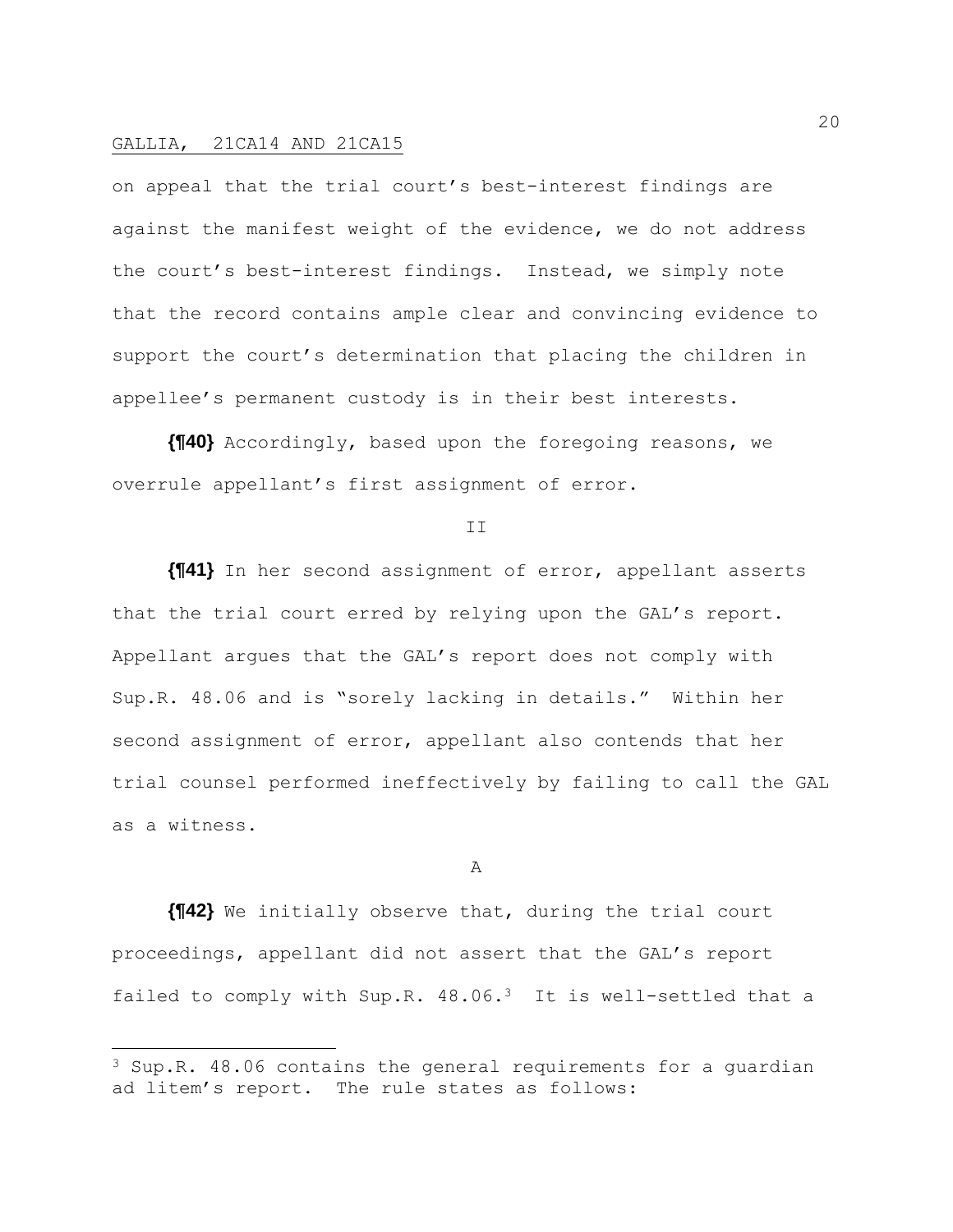(1) A guardian ad litem shall prepare a written final report, including recommendations to the court, within the times set forth in this division. The report shall affirmatively state that responsibilities have been met and shall detail the activities performed, hearings attended, persons interviewed, documents reviewed, experts consulted, and all other relevant information considered by the guardian ad litem in reaching the recommendations and in accomplishing the duties required by statute, by court rule, and in the order of appointment from the court.

(2) All reports shall include the following warning: "The guardian ad litem report shall be provided to the court, unrepresented parties, and legal counsel. Any other disclosure of the report must be approved in advance by the court. Unauthorized disclosure or distribution of the report may be subject to court action, including the penalties for contempt, which include fine and/or incarceration."

(3) Oral and written reports shall address relevant issues, but shall not be considered determinative.

(4) A guardian ad litem shall be available to testify at any relevant hearing and may orally supplement the report at the conclusion of the hearing.

(5) A guardian ad litem may provide an interim written or oral report at any time.

(B) Guardian Ad Litem Reports in Abuse, Neglect, Dependency, Unruly, and Delinquency Reports.

(1) A guardian ad litem in abuse, neglect, dependency, unruly, and delinquency cases and actions to terminate parental rights shall provide a written report to the court, unrepresented parties, and legal counsel not less than seven days prior to any initial dispositional hearing, permanent custody hearing, and any hearing upon a motion requesting a change in disposition. The court may alter the seven-day period as may be necessary for the administration of justice.

(2) A court shall review all guardian ad litem reports, written or oral, to ensure that the guardian ad litem has performed those responsibilities required by R.C. 2151.281.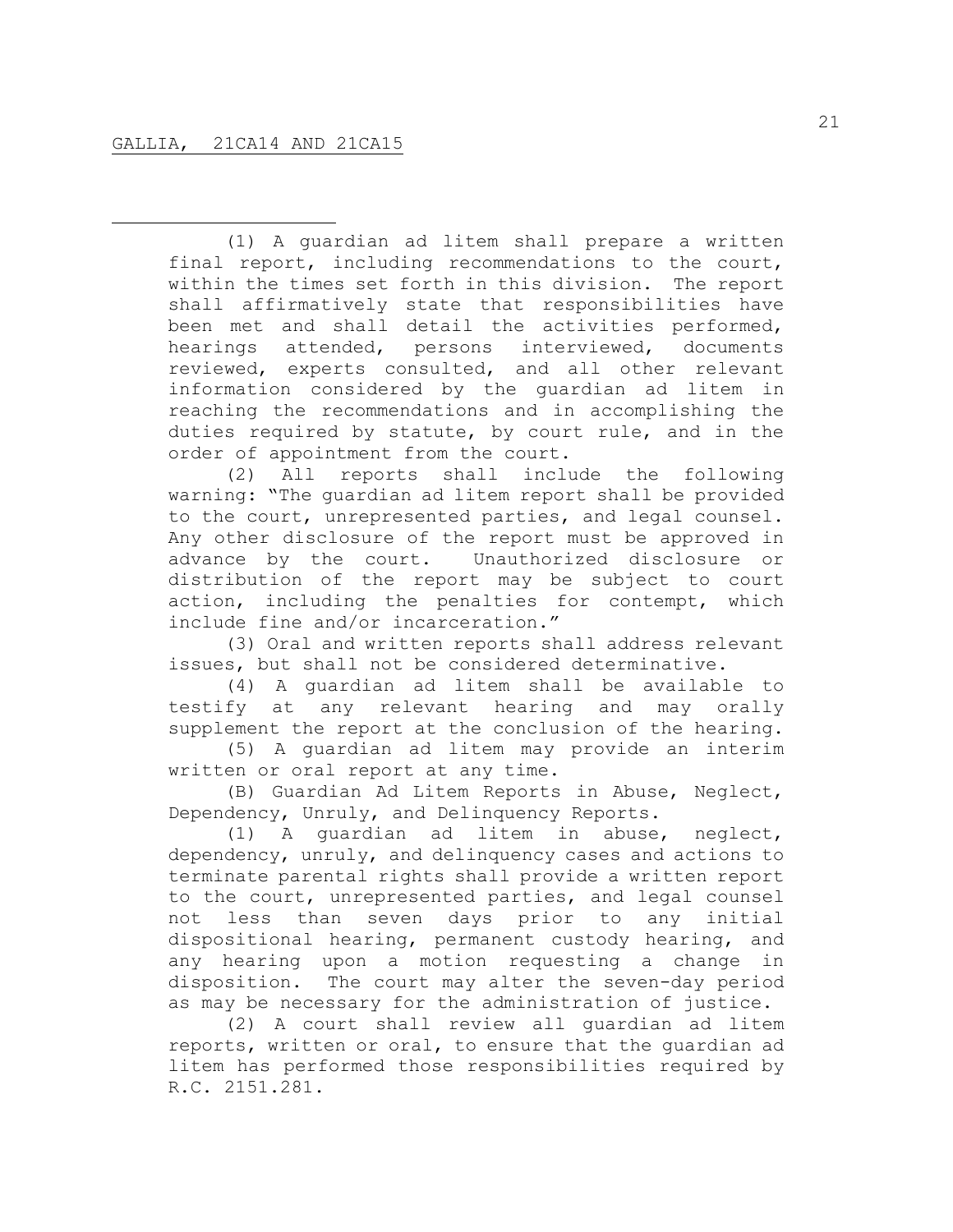party may not raise new issues or legal theories for the first time on appeal. *Stores Realty Co. v. Cleveland*, 41 Ohio St.2d 41, 43, 322 N.E.2d 629 (1975). Thus, a litigant who fails to raise an argument before the trial court forfeits the right to raise that issue on appeal. *Independence v. Office of the Cuyahoga Cty. Executive*, 142 Ohio St.3d 125, 2014-Ohio-4650, 28 N.E.3d 1182, ¶ 30 ("an appellant generally may not raise an argument on appeal that the appellant has not raised in the lower courts"); *State v. Quarterman*, 140 Ohio St.3d 464, 2014- Ohio-4034, 19 N.E.3d 900, ¶ 21 (defendant forfeited his constitutional challenge by failing to raise it during trial court proceedings); *Gibson v. Meadow Gold Dairy*, 88 Ohio St.3d 201, 204, 724 N.E.2d 787 (2000) (party waived arguments for purposes of appeal when party failed to raise those arguments during trial court proceedings); *State ex rel. Gutierrez v. Trumbull Cty. Bd. of Elections*, 65 Ohio St.3d 175, 177, 602 N.E.2d 622 (1992) (appellant cannot "present \* \* \* new arguments for the first time on appeal"); *accord State ex rel. Jeffers v. Athens Cty. Commrs.*, 4th Dist. Athens No. 15CA27, 2016-Ohio-8119, 2016 WL 7230928, fn.3 ("[i]t is well-settled that failure to raise an argument in the trial court results in waiver of the argument for purposes of appeal"); *State v. Anderson*, 4th Dist.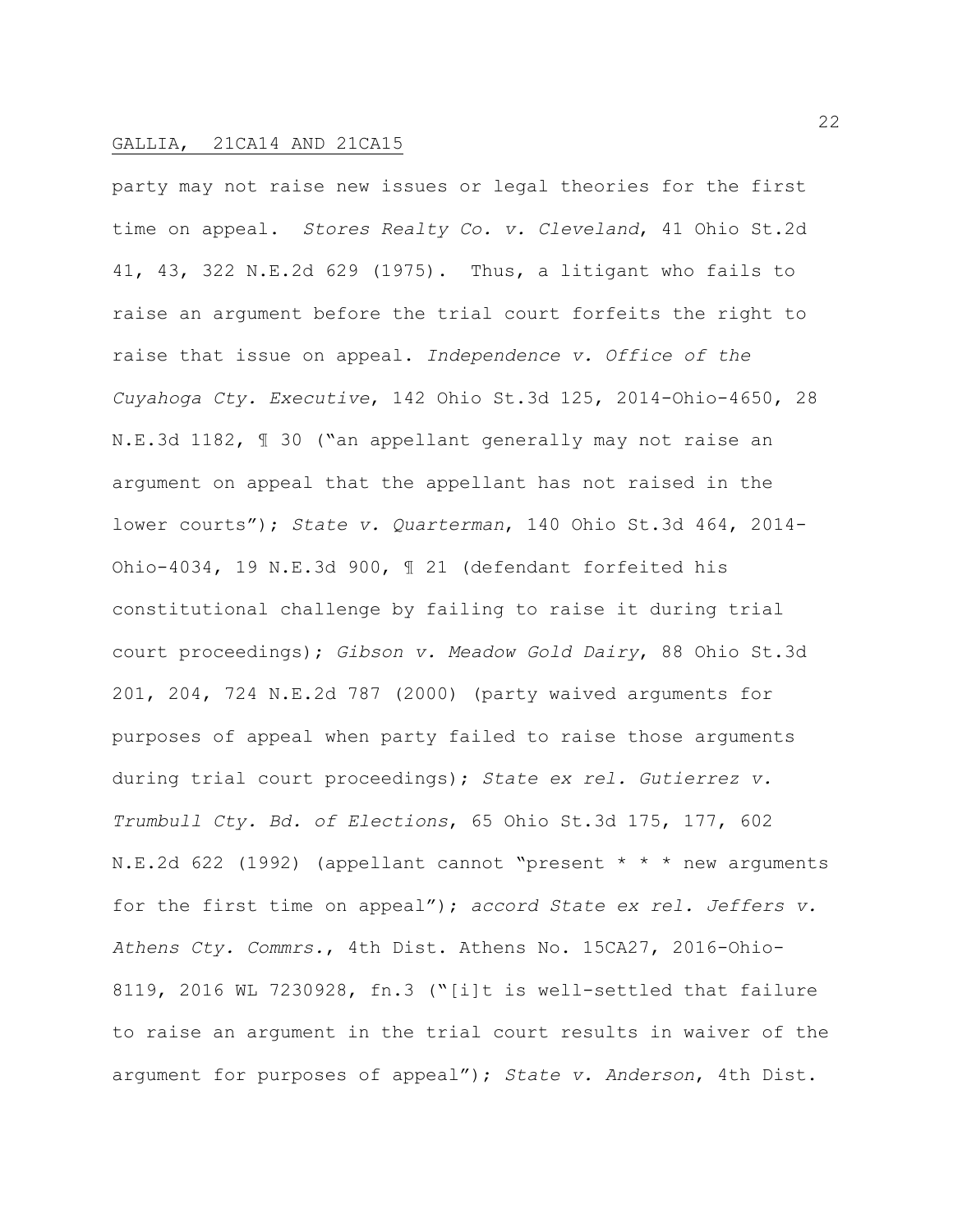Washington No. 15CA28, 2016-Ohio-2704, ¶ 24 ("arguments not presented in the trial court are deemed to be waived and may not be raised for the first time on appeal").

**{¶43}** Appellate courts may, however, in certain circumstances, consider a forfeited argument using a plain-error analysis. *See Risner v. Ohio Dept. of Nat. Resources, Ohio Div. of Wildlife*, 144 Ohio St.3d 278, 2015-Ohio-3731, 42 N.E.3d 718, ¶ 27 (reviewing court has discretion to consider forfeited constitutional challenges); *see also Hill v. Urbana*, 79 Ohio St.3d 130, 133–34, 679 N.E.2d 1109 (1997), citing *In re M.D.*, 38 Ohio St.3d 149, 527 N.E.2d 286 (1988), syllabus (stating that "[e]ven where [forfeiture] is clear, [appellate] court[s] reserve[] the right to consider constitutional challenges to the application of statutes in specific cases of plain error or where the rights and interests involved may warrant it'"); *State v. Pyles*, 7th Dist. Mahoning No. 13-MA-22, 2015-Ohio-5594, ¶ 82, quoting *State v. Jones*, 7th Dist. No. 06-MA-109, 2008-Ohio-1541, ¶ 65 (the plain error doctrine "'is a wholly discretionary doctrine'"); *DeVan v. Cuyahoga Cty. Bd. of Revision*, 8th Dist. Cuyahoga, 2015-Ohio-4279, 45 N.E.3d 661, ¶ 9 (appellate court retains discretion to consider forfeited argument); *see Rosales-Mireles v. United States*, \_\_\_ U.S. \_\_\_, 138 S.Ct. 1897, 1904,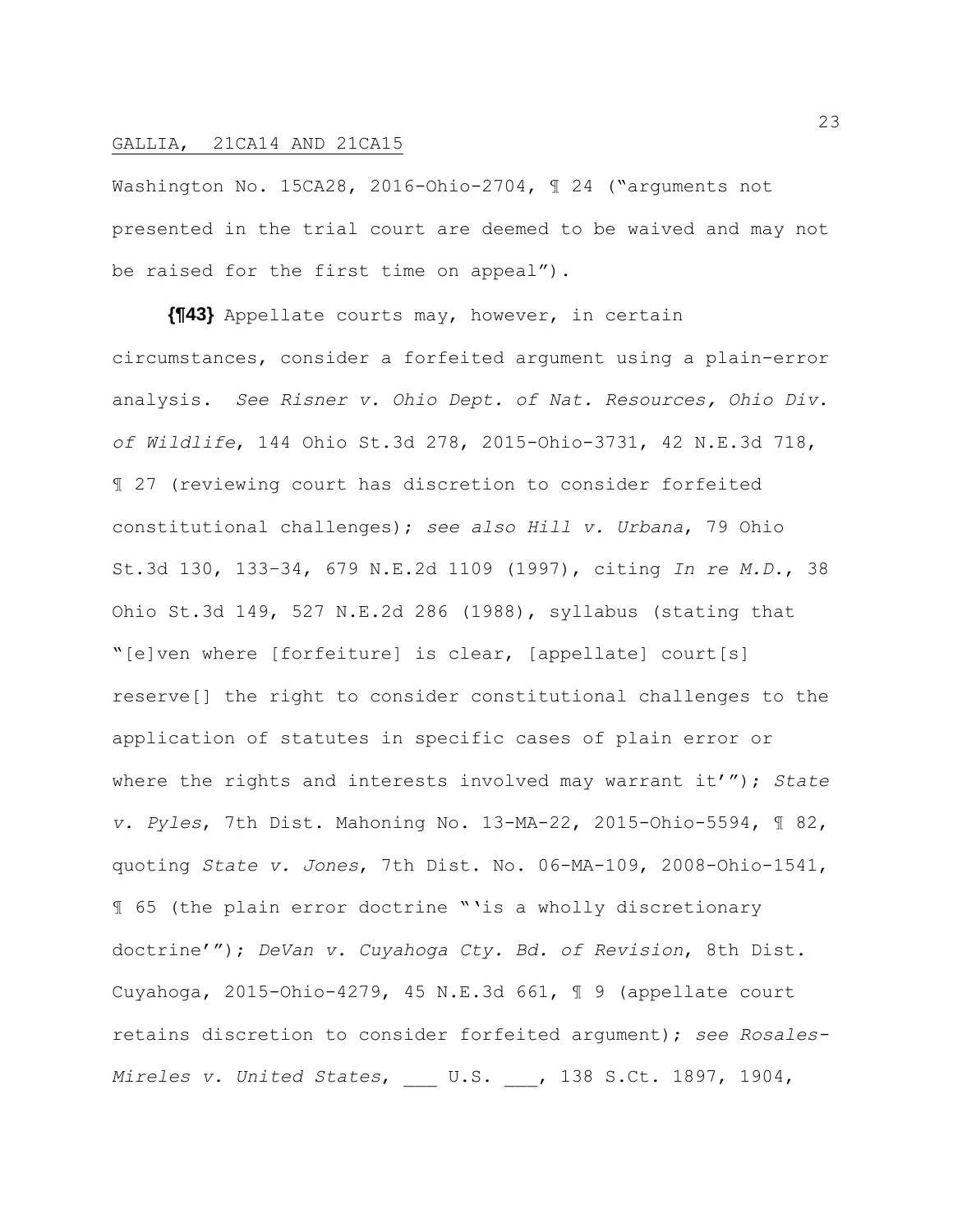201 L.Ed.2d 376 (2018) (court has discretion whether to recognize plain error).

**{¶44}** For the plain error doctrine to apply, the party claiming error must establish (1) that "'an error, i.e., a deviation from a legal rule" occurred, (2) that the error was "'an "obvious" defect in the trial proceedings,'" and (3) that this obvious error affected substantial rights, i.e., the error "'must have affected the outcome of the trial.'" *State v. Rogers*, 143 Ohio St.3d 385, 2015-Ohio-2459, 38 N.E.3d 860, ¶ 22, quoting *State v. Barnes*, 94 Ohio St.3d 21, 27, 759 N.E.2d 1240 (2002); *Schade v. Carnegie Body Co.*, 70 Ohio St.2d 207, 209, 436 N.E.2d 1001, 1003 (1982) ("A 'plain error' is obvious and prejudicial although neither objected to nor affirmatively waived which, if permitted, would have a material adverse affect on the character and public confidence in judicial proceedings."). For an error to be "plain" or "obvious," the error must be plain "under current law" "at the time of appellate consideration." *Johnson v. United States*, 520 U.S. 461, 467, 468, 117 S.Ct. 1544, 137 L.Ed.2d 718 (1997); *accord Barnes*, 94 Ohio St.3d at 27; *State v. G.C.*, 10th Dist. Franklin No. 15AP-536, 2016-Ohio-717, ¶ 14.

**{¶45}** The plain error doctrine is not, however, readily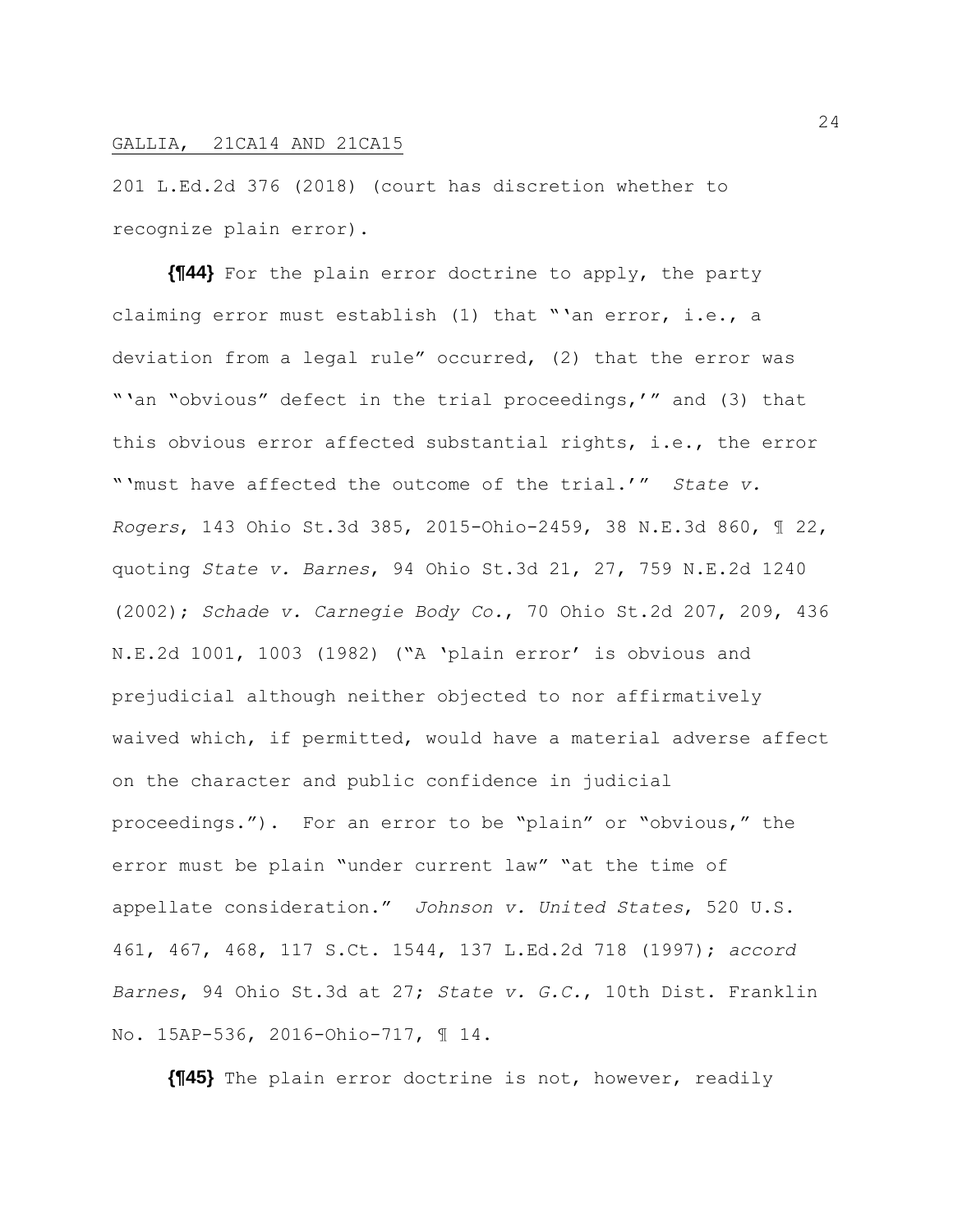invoked in civil cases. Instead, an appellate court "must proceed with the utmost caution" when applying the plain error doctrine in civil cases. *Goldfuss v. Davidson*, 79 Ohio St.3d 116, 121, 679 N.E.2d 1099 (1997). The Ohio Supreme Court has set a "very high standard" for invoking the plain error doctrine in a civil case. *Perez v. Falls Financial, Inc.*, 87 Ohio St.3d 371, 721 N.E.2d 47 (2000). Thus, "the doctrine is sharply limited to the extremely rare case involving exceptional circumstances where error, to which no objection was made at the trial court, seriously affects the basic fairness, integrity, or public reputation of the judicial process, thereby challenging the legitimacy of the underlying judicial process itself." *Goldfuss*, 79 Ohio St.3d at 122; *accord Jones v. Cleveland Clinic Found.*, 161 Ohio St.3d 337, 2020-Ohio-3780, 163 N.E.3d 501, ¶ 24; *Gable v. Gates Mills*, 103 Ohio St.3d 449, 2004-Ohio-5719, 816 N.E.2d 1049, ¶ 43. Moreover, appellate courts "'should be hesitant to decide [forfeited errors] for the reason that justice is far better served when it has the benefit of briefing, arguing, and lower court consideration before making a final determination.'" *Risner* at ¶ 28, quoting *Sizemore v. Smith*, 6 Ohio St.3d 330, 332, 453 N.E.2d 632 (1983), fn. 2; *accord Mark v. Mellott Mfg. Co., Inc.*, 106 Ohio App.3d 571, 589,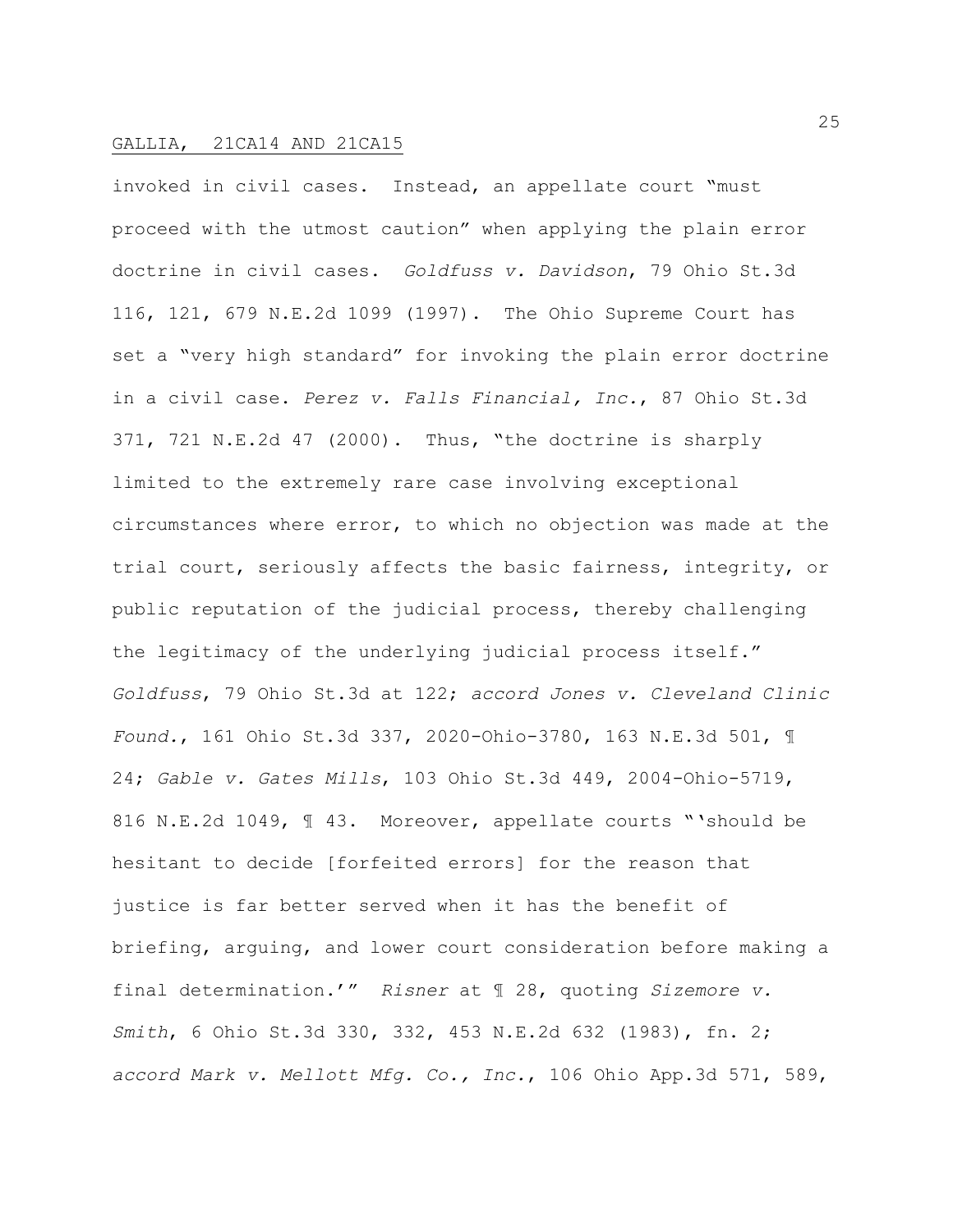666 N.E.2d 631 (4th Dist.1995) ("Litigants must not be permitted to hold their arguments in reserve for appeal, thus evading the trial court process."). Additionally, "[t]he plain error doctrine should never be applied to reverse a civil judgment \* \* \* to allow litigation of issues which could easily have been raised and determined in the initial trial." *Goldfuss*, 79 Ohio St.3d at 122.

**{¶46}** In the case sub judice, appellant did not argue that the trial court obviously erred by admitting the GAL's report or by considering the GAL's recommendation. We further point out that this court, along with other Ohio appellate courts, has refused to recognize purported Sup.R. 48 violations as reversible error. *E.g., In re K.L.*, 11th Dist. Portage No. 2021-P-0022, 2021-Ohio-3080, ¶ 63 ("the failure to comply with the Rules of Superintendence, even if a technical error, is not reversible"); *In re E.W.*, 4th Dist. Washington No. 10CA18, 2011- Ohio-2123, ¶ 12 (superintendence rules are internal housekeeping rules that do not create any substantive rights); *Pettit v. Pettit*, 12th Dist. Fayette No. CA2011-08-018, 2012-Ohio-1801, ¶ 12 (superintendence rules are "administrative directives only, and are not intended to function as rules of practice and procedure"); *accord In re R.P.*, 2021-Ohio-4065, 181 N.E.3d 594,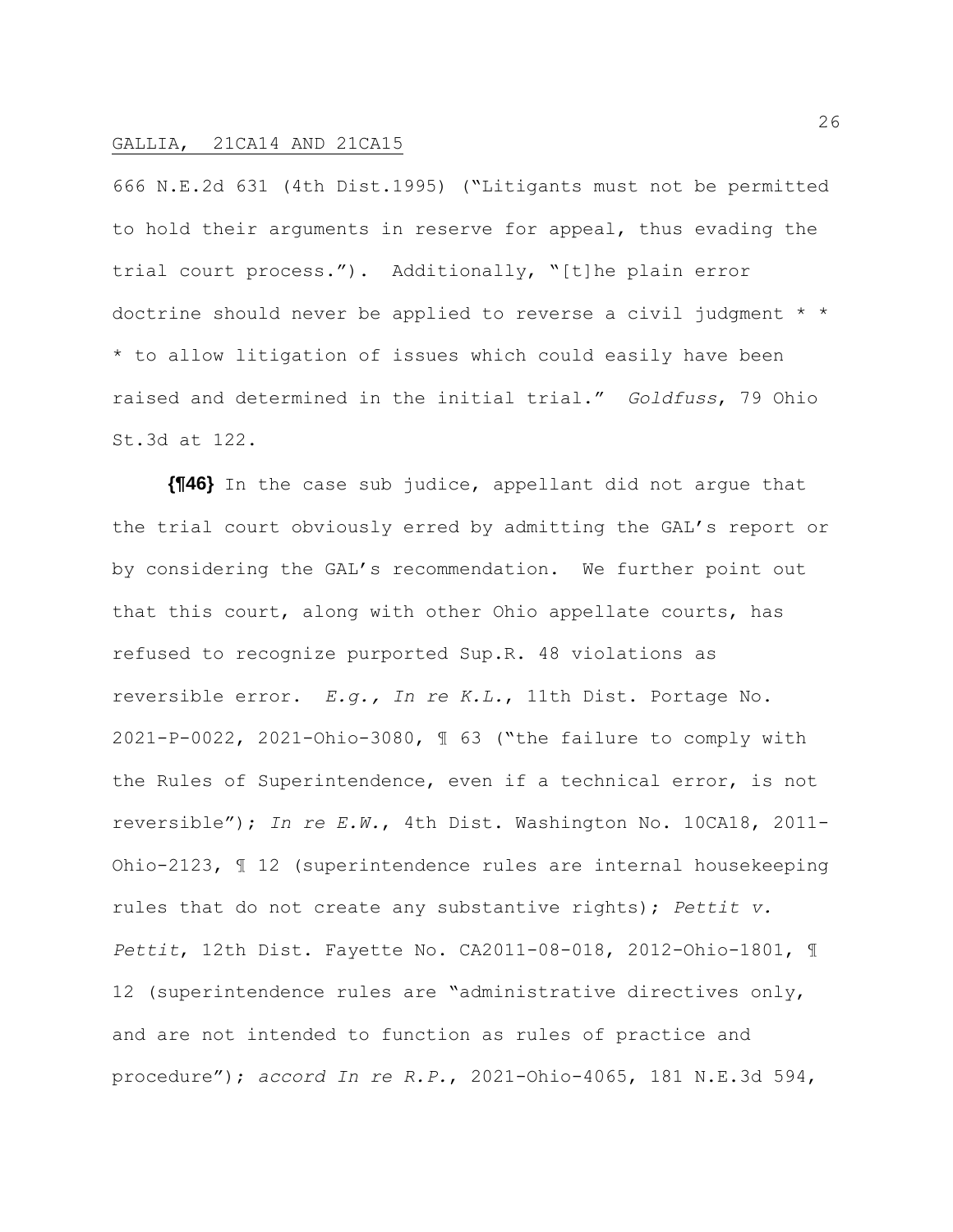¶ 31 (10th Dist.); *State v. Clark*, 9th Dist. Medina No. 20CA0020-M, 2021-Ohio-3397, ¶ 39; *State v. Klayman*, 4th Dist. Hocking No. 17CA13, 2018-Ohio-3580, ¶ 17; *see State ex rel. Parker Bey v. Byrd*, 160 Ohio St.3d 141, 2020-Ohio-2766, 154 N.E.3d 57, ¶ 41, quoting *Singer*, 50 Ohio St.2d at 110, 362 N.E.2d 1216 ("'[t]he Rules of Superintendence are not designed to alter basic substantive rights'") (Kennedy, J., concurring in part and dissenting in part).

**{¶47}** Moreover, appellant has not shown that the result of the trial court proceedings would have been different if the GAL's report had strictly complied with the superintendence rule. Appellant did not argue, for example, that the trial court would have rejected appellee's permanent custody motion and would have granted appellant's request to place the children in the foster mother's legal custody, if the GAL's report had strictly complied with the superintendence rule. Rather, appellant vaguely asserts that the purported inadequacies in the GAL's report violated her due process rights.

**{¶48}** Consequently, under the circumstances in the case sub judice, we do not believe that appellant can establish that the trial court plainly erred by considering the GAL's report.

B

27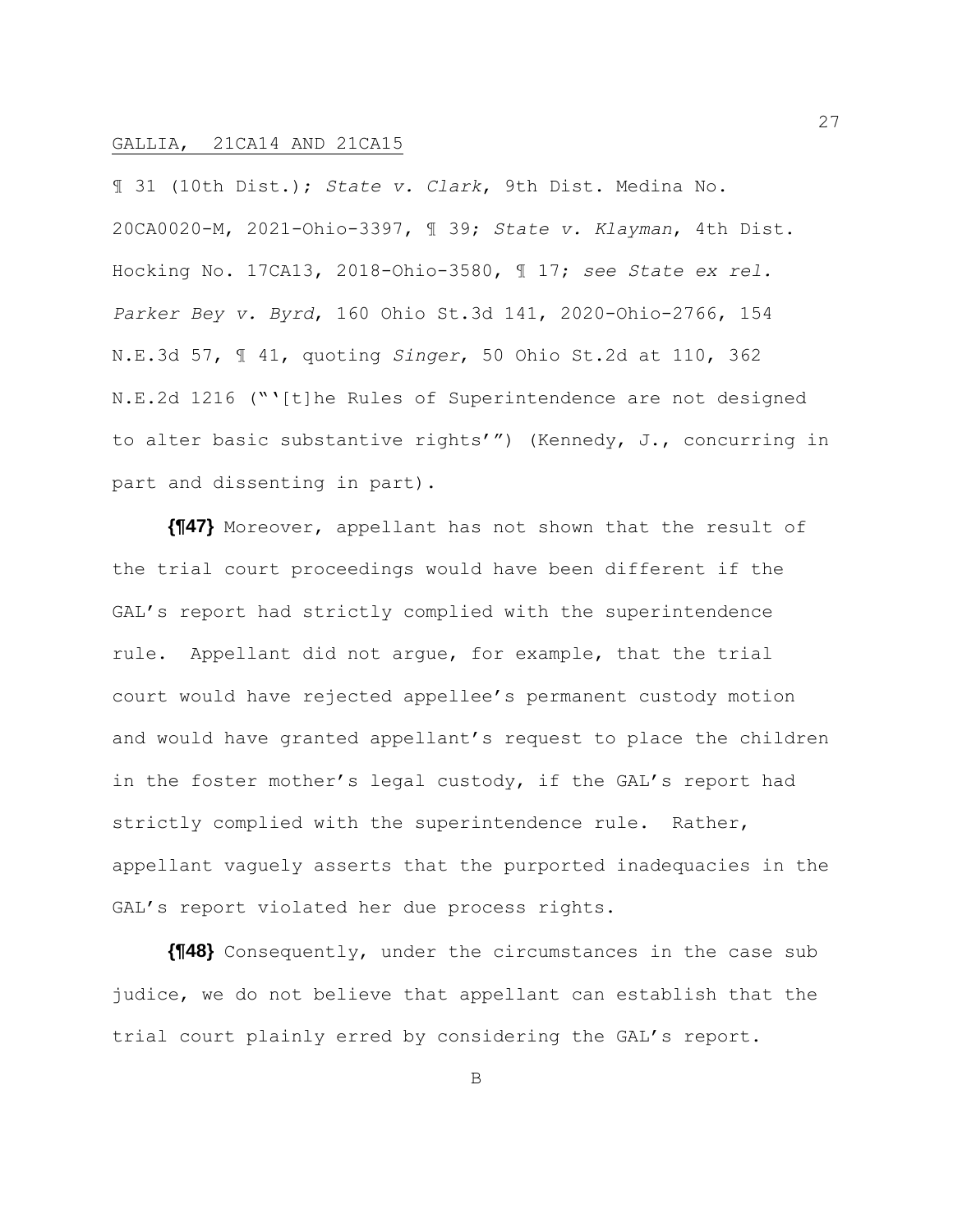**{¶49}** Appellant next argues that trial counsel's failure to call the GAL to testify at the permanent custody hearing constituted ineffective assistance of counsel.

**{¶50}** The right to counsel, guaranteed in permanent custody proceedings by R.C. 2151.352 and by Juv.R. 4, includes the right to the effective assistance of counsel. *In re Wingo*, 143 Ohio App.3d 652, 666, 758 N.E.2d 780 (4th Dist.2001), citing *In re Heston*, 129 Ohio App.3d 825, 827, 719 N.E.2d 93 (1st Dist.1998); *e.g., In re J.P.B.*, 4th Dist. Washington No. 12CA34, 2013–Ohio– 787, ¶ 23; *In re K.M.D.*, 4th Dist. Ross No. 11CA3289, 2012–Ohio– 755, ¶ 60; *In re A.C.H.*, 4th Dist. Gallia No. 11CA2, 2011–Ohio– 5595, ¶ 50. "'Where the proceeding contemplates the loss of parents' 'essential' and 'basic' civil rights to raise their children,  $* * *$  the test for ineffective assistance of counsel used in criminal cases is equally applicable to actions seeking to force the permanent, involuntary termination of parental custody.'" *Wingo*, 143 Ohio App.3d at 666, quoting *Heston*.

**{¶51}** To establish constitutionally ineffective assistance of counsel, a defendant must show (1) that his counsel's performance was deficient and (2) that the deficient performance prejudiced the defense and deprived the defendant of a fair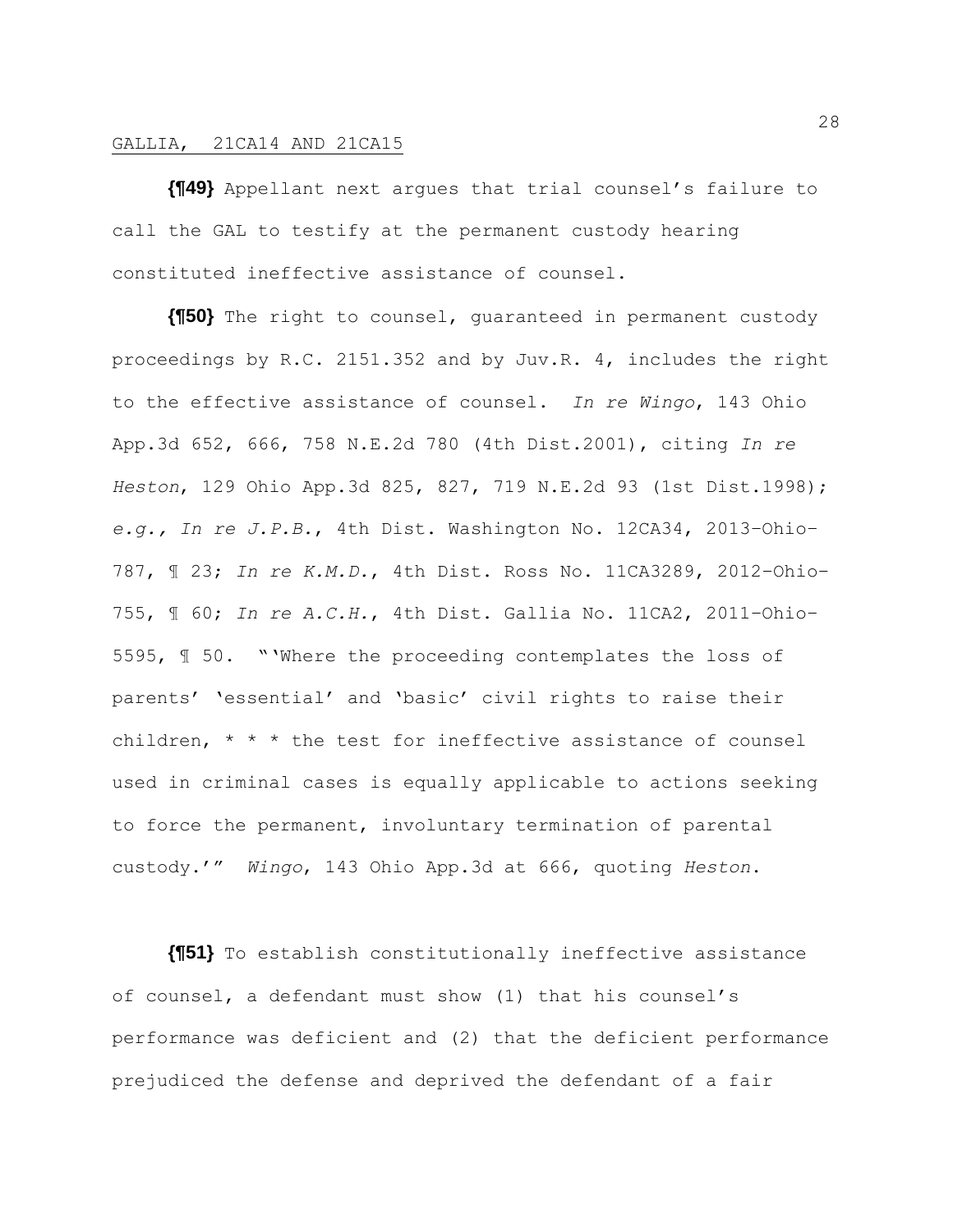trial. *E.g., Strickland v. Washington*, 466 U.S. 668, 687, 104 S.Ct. 2052, 80 L.Ed.2d674 (1984); *State v. Obermiller*, 147 Ohio St.3d 175, 2016–Ohio–1594, 63 N.E.3d 93, ¶ 83; *State v. Powell*, 132 Ohio St.3d 233, 2012–Ohio–2577, 971 N.E.2d 865, ¶ 85. "Failure to establish either element is fatal to the claim." *State v. Jones*, 4th Dist. Scioto No. 06CA3116, 2008–Ohio–968, ¶ 14. Therefore, if one element is dispositive, a court need not analyze both. *State v. Madrigal*, 87 Ohio St.3d 378, 389, 721 N.E.2d 52 (2000) (stating that a defendant's failure to satisfy one of the elements "negates a court's need to consider the other").

**{¶52}** The deficient performance part of an ineffectiveness claim "is necessarily linked to the practice and expectations of the legal community: 'The proper measure of attorney performance remains simply reasonableness under prevailing professional norms.'" *Padilla v. Kentucky*, 559 U.S. 356, 366, 130 S.Ct. 1473, 176 L.Ed.2d 284 (2010), quoting *Strickland*, 466 U.S. at 688; *accord Hinton*, 134 S.Ct. at 1088. "Prevailing professional norms dictate that with regard to decisions pertaining to legal proceedings, 'a lawyer must have "full authority to manage the conduct of the trial."'" *Obermiller* at ¶ 85, quoting *State v. Pasqualone*, 121 Ohio St.3d 186, 2009–Ohio–315, 903 N.E.2d 270, ¶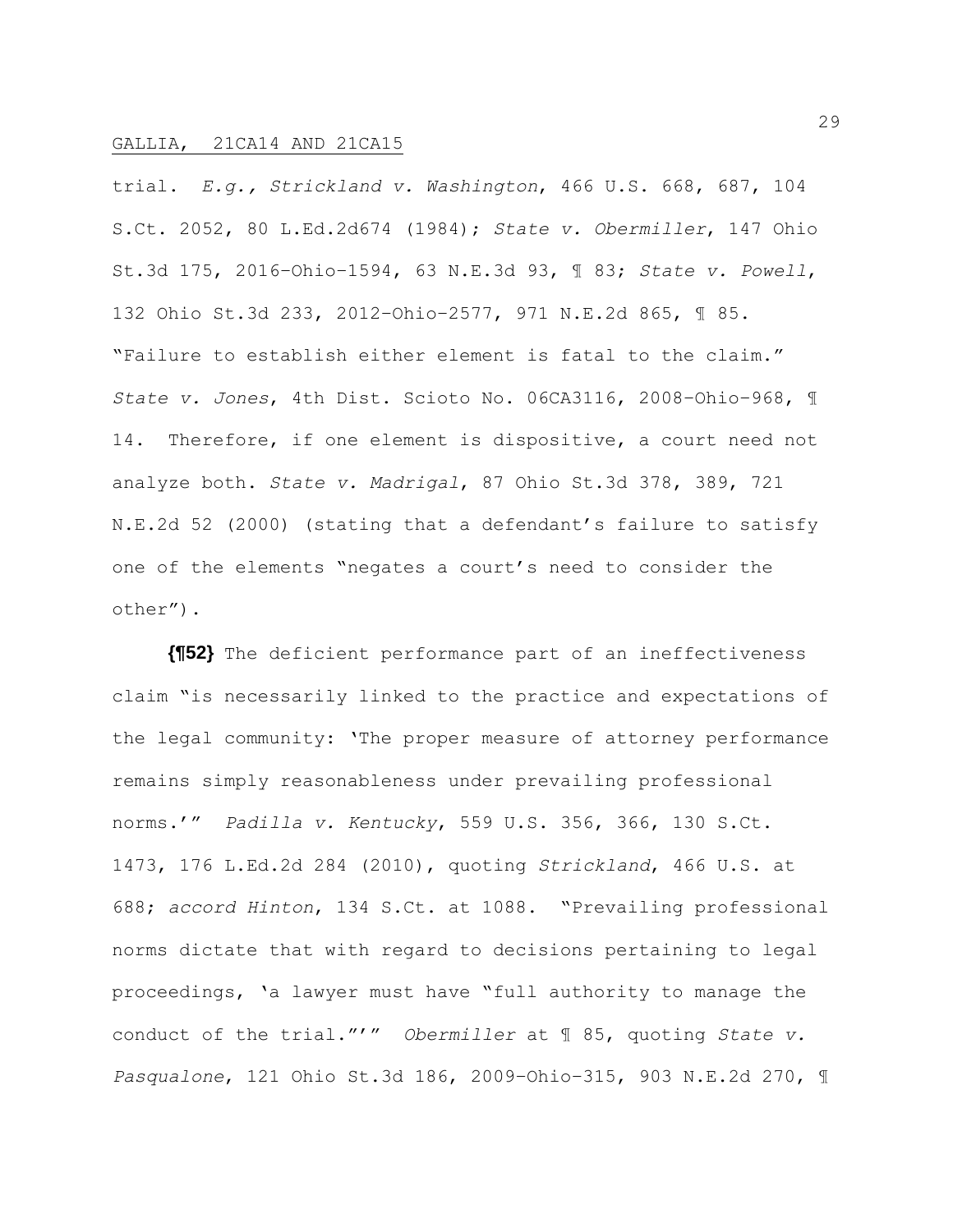24, quoting *Taylor v. Illinois*, 484 U.S. 400, 418, 108 S.Ct. 646, 98 L.Ed.2d 798 (1988). Furthermore, "'[i]n any case presenting an ineffectiveness claim, the performance inquiry must be whether counsel's assistance was reasonable considering all the circumstances.'" *Hinton*, 134 S.Ct. at 1088, quoting *Strickland*, 466 U.S. at 688. Accordingly, "[i]n order to show deficient performance, the defendant must prove that counsel's performance fell below an objective level of reasonable representation." *State v. Conway*, 109 Ohio St.3d 412, 2006–Ohio– 2815, 848 N.E.2d 810, ¶ 95 (citations omitted); *accord Hinton*, 134 S.Ct. at 1088, citing *Padilla*, 559 U.S. at 366; *State v. Wesson*, 137 Ohio St.3d 309, 2013–Ohio–4575, 999 N.E.2d 557, ¶ 81.

**{¶53}** Moreover, when considering whether trial counsel's representation amounts to deficient performance, "a court must indulge a strong presumption that counsel's conduct falls within the wide range of reasonable professional assistance." *Strickland*, 466 U.S. at 689. Thus, "the defendant must overcome the presumption that, under the circumstances, the challenged action might be considered sound trial strategy." *Id.* Additionally, "[a] properly licensed attorney is presumed to execute his duties in an ethical and competent manner." *State*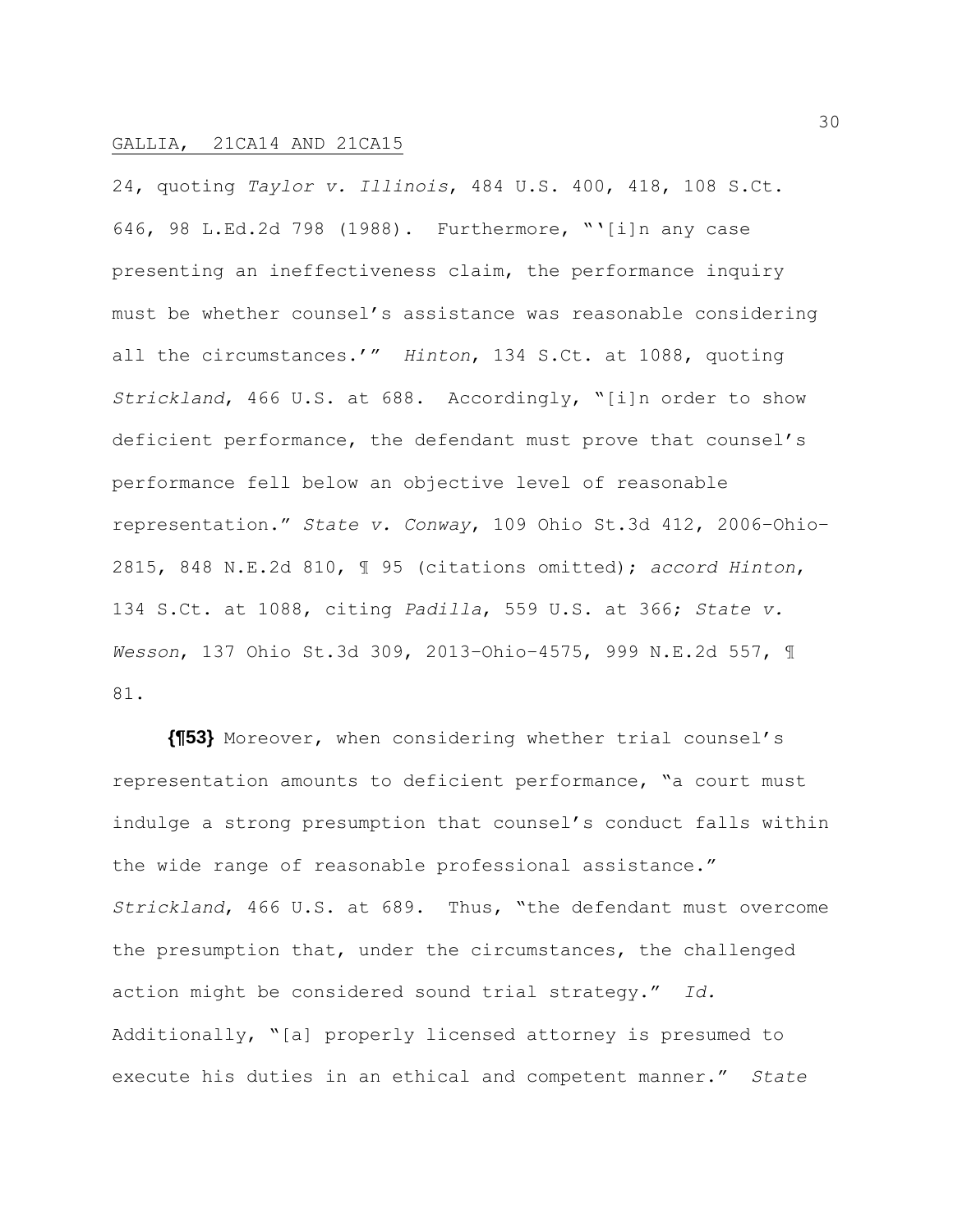*v. Taylor*, 4th Dist. Washington No. 07CA11, 2008–Ohio–482, ¶ 10, citing *State v. Smith*, 17 Ohio St.3d 98, 100, 477 N.E.2d 1128 (1985). Therefore, a defendant bears the burden to show ineffectiveness by demonstrating that counsel's errors were "so serious" that counsel failed to function "as the 'counsel' guaranteed \* \* \* by the Sixth Amendment." *Strickland*, 466 U.S. at 687; *e.g., Obermiller* at ¶ 84; *State v. Gondor*, 112 Ohio St.3d 377, 2006–Ohio–6679, 860 N.E.2d 77, ¶ 62; *State v. Hamblin*, 37 Ohio St.3d 153, 156, 524 N.E.2d 476 (1988).

**{¶54}** To establish prejudice, a defendant must demonstrate that a reasonable probability exists that "'but for counsel's errors, the result of the proceeding would have been different. A reasonable probability is a probability sufficient to undermine the outcome.'" *Hinton*, 134 S.Ct. at 1089, quoting *Strickland*, 466 U.S. at 694; *e.g., State v. Short*, 129 Ohio St.3d 360, 2011–Ohio–3641, 952 N.E.2d 1121, ¶ 113; *State v. Bradley*, 42 Ohio St.3d 136, 538 N.E.2d 373 (1989), paragraph three of the syllabus. Furthermore, courts may not simply assume the existence of prejudice, but must require the defendant to affirmatively establish prejudice. *State v. Clark*, 4th Dist. Pike No. 02CA684, 2003–Ohio–1707, ¶ 22; *State v. Tucker*, 4th Dist. Ross No. 01CA2592 (Apr. 2, 2002). As we have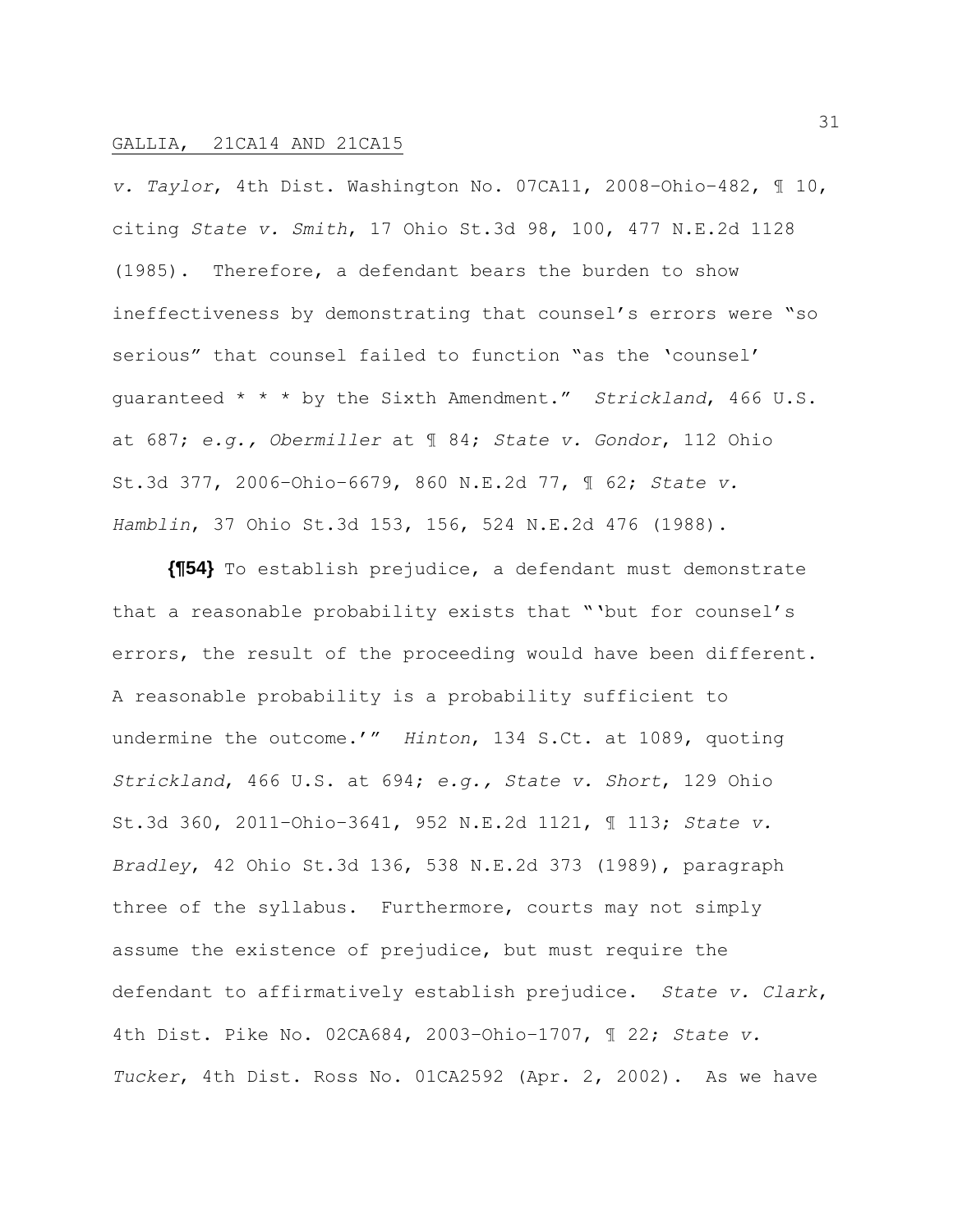repeatedly recognized, speculation is insufficient to demonstrate the prejudice component of an ineffective assistance of counsel claim. *E.g., State v. Jenkins*, 4th Dist. Ross No. 13CA3413, 2014–Ohio–3123, ¶ 22; *State v. Simmons*, 4th Dist. Highland No. 13CA4, 2013–Ohio–2890, ¶ 25; *State v. Halley*, 4th Dist. Gallia No. 10CA13, 2012–Ohio–1625, ¶ 25; *State v. Leonard*, 4th Dist. Athens No. 08CA24, 2009–Ohio–6191, ¶ 68; *accord State v. Powell*, 132 Ohio St.3d 233, 2012–Ohio–2577, 971 N.E.2d 865, ¶ 86 (an argument that is purely speculative cannot serve as the basis for an ineffectiveness claim).

**{¶55}** In the case at bar, we do not believe that appellant has demonstrated that trial counsel performed deficiently by failing to call the GAL to testify. Instead, counsel may have made a strategic decision that calling the GAL to testify would have been detrimental to appellant's case by amplifying the GAL's steadfast belief that the children's best interest demand that the court place them in appellee's permanent custody. *In re K.L.*, 11th Dist. Portage No. 2021-P-0022, 2021-Ohio-3080, ¶ 64 (counsel may have decided that cross-examining GAL would "have only reinforced the evidence" and would not have helped the mother's position).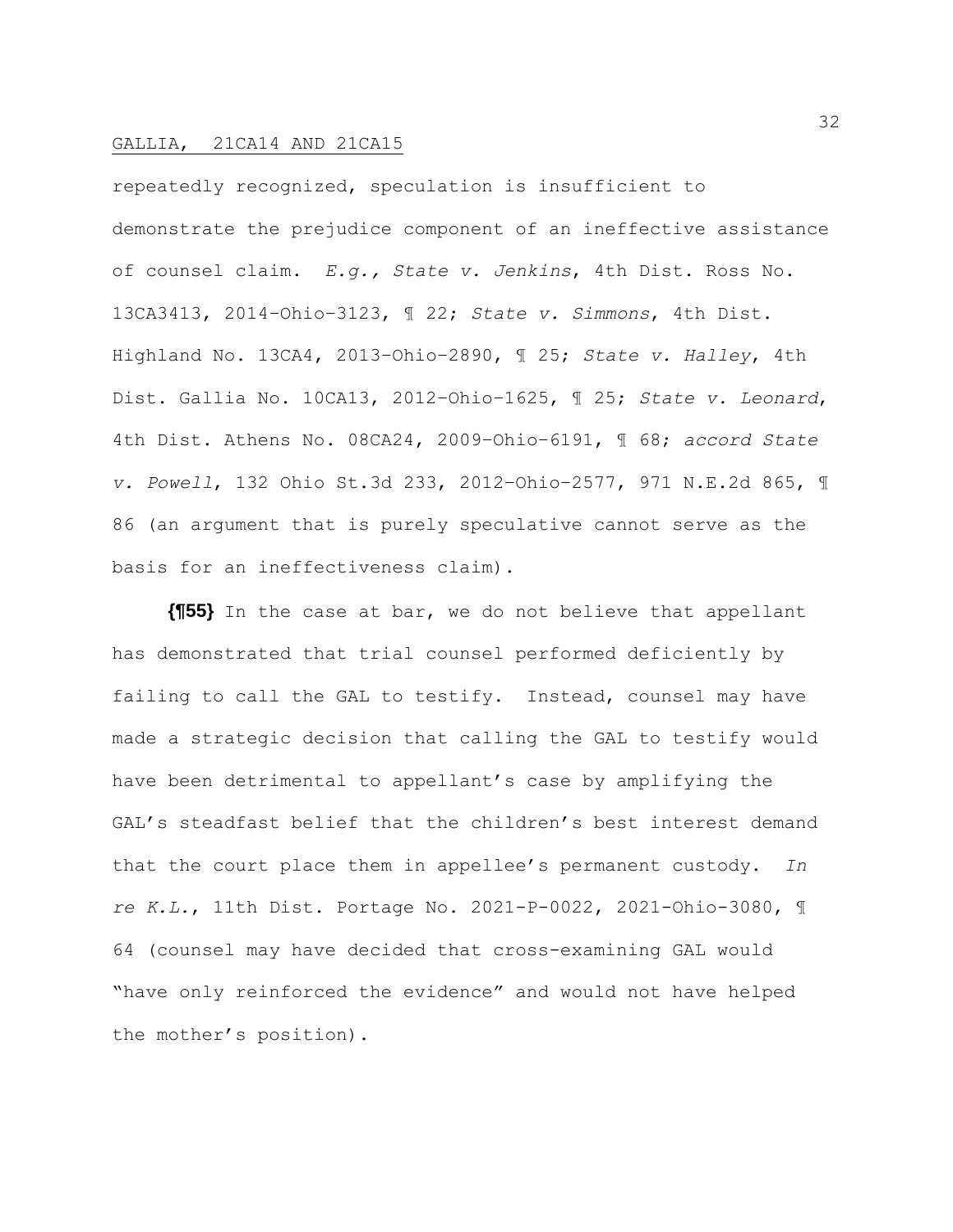**{¶56}** Furthermore, even if appellant could establish that counsel's decision not to call the GAL to testify was deficient, appellant has not demonstrated that the result of the proceeding would have been different if counsel had called the GAL to testify. Appellant has not asserted that the GAL's testimony would have differed from her recommendation or that it would have exposed severe inadequacies in her investigation into the children's situation such that the trial court would have questioned the GAL's recommendation.

We also note that, at the start of the permanent custody hearing, father's counsel asked the court to order the GAL to submit an updated report. When the court asked the GAL whether she believed that an updated report was necessary, she indicated that nothing had changed since her previous report and that it remained accurate. Consequently, we do not believe that appellant has established that trial counsel failed to provide effective assistance of counsel.

Accordingly, based upon the foregoing reasons, we overrule appellant's second assignment of error and affirm the trial court's judgment.

JUDGMENT AFFIRMED.